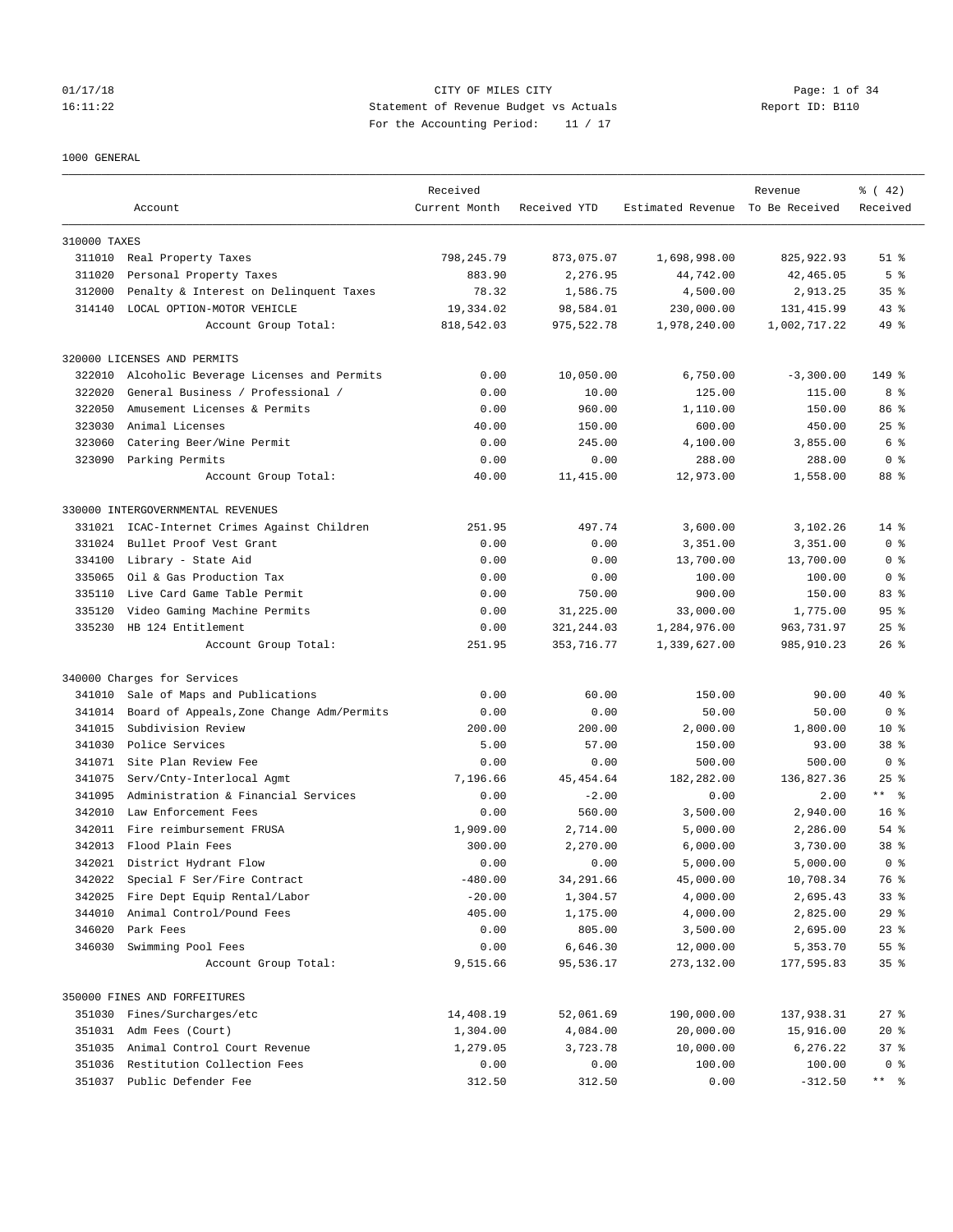### 1000 GENERAL

|        | Account                           | Received<br>Current Month | Received YTD | Estimated Revenue | Revenue<br>To Be Received | % (42)<br>Received      |
|--------|-----------------------------------|---------------------------|--------------|-------------------|---------------------------|-------------------------|
|        | Account Group Total:              | 17,303.74                 | 60,181.97    | 220,100.00        | 159,918.03                | $27$ $%$                |
|        | 360000 MISCELLANEOUS REVENUE      |                           |              |                   |                           |                         |
| 361005 | MidRivers Franchise Fees          | 0.00                      | 22,976.85    | 96,000.00         | 73,023.15                 | $24$ $%$                |
| 361010 | Land Rental                       | 0.00                      | 38,947.58    | 48,800.00         | 9,852.42                  | $80*$                   |
| 361020 | Building Rentals                  | 1,349.99                  | 6,749.95     | 16,100.00         | 9,350.05                  | 42.8                    |
| 362020 | MISC REVENUE                      | 768.36                    | 6,093.22     | 33,692.00         | 27,598.78                 | 18 <sup>8</sup>         |
| 362022 | Health Ins-MMIA Emp Benefits Prog | 25.00                     | $-25.00$     | 0.00              | 25.00                     | $***$ $ -$              |
| 365000 | Contributions and Donations       | 0.00                      | 30.00        | 1,000.00          | 970.00                    | 3%                      |
| 365012 | Swimming Lessions                 | 0.00                      | 0.00         | 500.00            | 500.00                    | 0 <sup>8</sup>          |
| 365013 | Shop With A Cop                   | 0.00                      | 0.00         | 5,000.00          | 5,000.00                  | 0 <sup>8</sup>          |
| 365014 | Denton Field Project/2015         | 0.00                      | 33.21        | 0.00              | $-33.21$                  | $***$ $=$ $\frac{6}{5}$ |
| 365015 | Florence Stacy Foundation         | 0.00                      | 450.00       | 6,000.00          | 5,550.00                  | 8 %                     |
| 365040 | DONATIONS-FIRE/AMB                | 0.00                      | 0.00         | 1,500.00          | 1,500.00                  | 0 <sup>8</sup>          |
| 366040 | Misc.-BHS                         | 0.00                      | 0.00         | 800.00            | 800.00                    | 0 <sup>8</sup>          |
| 366050 | Sale of Junk/Salvage-PD cars      | 0.00                      | 20.00        | 3,000.00          | 2,980.00                  | 1 <sup>8</sup>          |
|        | Account Group Total:              | 2,143.35                  | 75, 275.81   | 212,392.00        | 137, 116.19               | 35%                     |
|        | 370000 INVESTMENT EARNINGS        |                           |              |                   |                           |                         |
|        | 371010 Investment Earnings        | 829.65                    | 3,090.73     | 3,500.00          | 409.27                    | 88 %                    |
|        | Account Group Total:              | 829.65                    | 3,090.73     | 3,500.00          | 409.27                    | 88 %                    |
|        | 380000 OTHER FINANCING SOURCES    |                           |              |                   |                           |                         |
| 381070 | Proceeds/Loans/Intercap 016-2015  | 0.00                      | 0.00         | 430,000.00        | 430,000.00                | 0 <sup>8</sup>          |
| 383000 | Interfund Operating Transfer      | 19,476.84                 | 128,557.20   | 573,259.00        | 444,701.80                | $22$ $%$                |
|        | Account Group Total:              | 19,476.84                 | 128,557.20   | 1,003,259.00      | 874,701.80                | $13*$                   |
|        | Fund Total:                       | 868,103.22                | 1,703,296.43 | 5,043,223.00      | 3, 339, 926.57            | 34.8                    |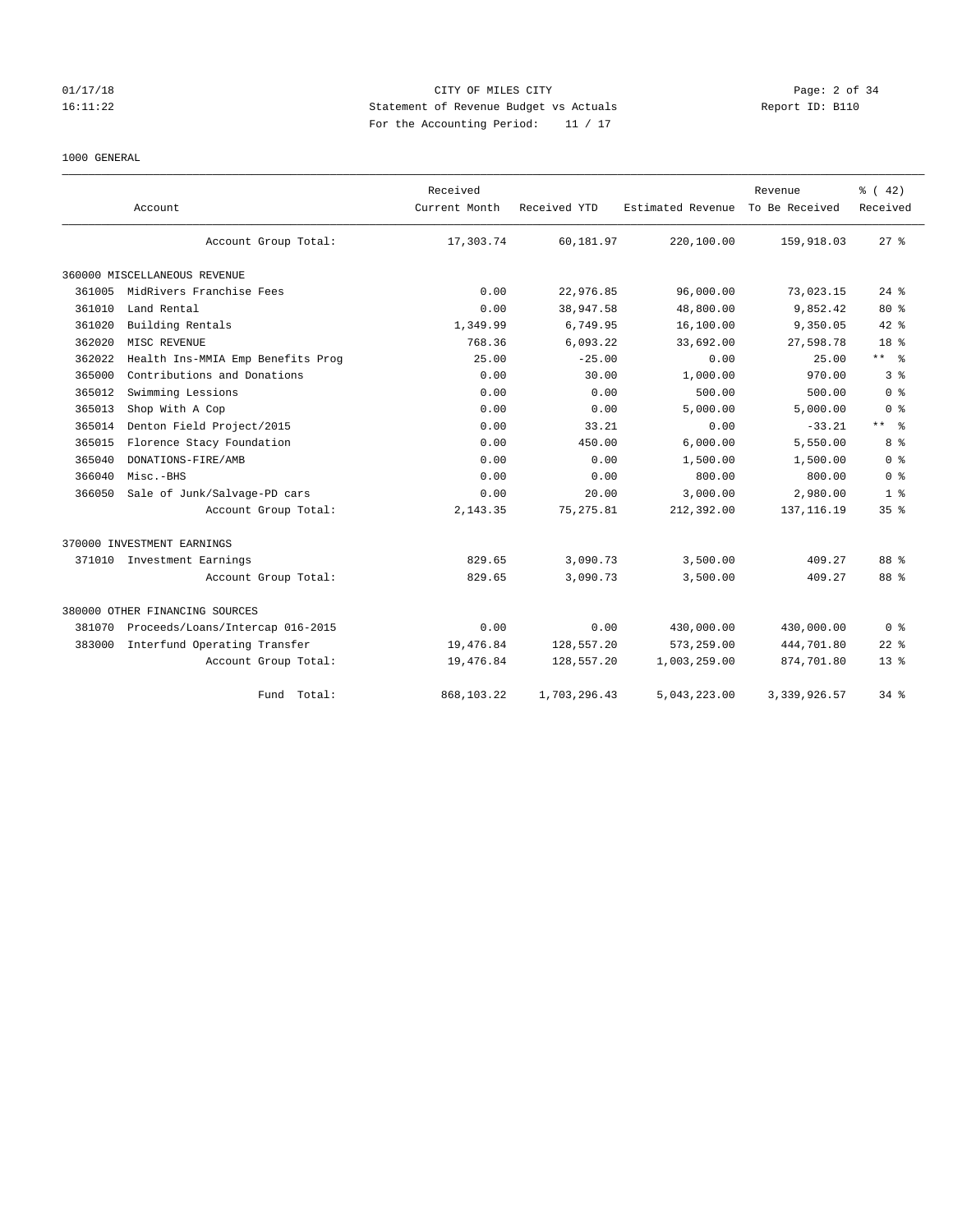# 01/17/18 Page: 3 of 34 16:11:22 Statement of Revenue Budget vs Actuals Report ID: B110 For the Accounting Period: 11 / 17

# 2220 LIBRARY

|        | Account                           | Received<br>Current Month | Received YTD | Estimated Revenue | Revenue<br>To Be Received | $\frac{1}{6}$ ( 42)<br>Received |
|--------|-----------------------------------|---------------------------|--------------|-------------------|---------------------------|---------------------------------|
|        | 340000 Charges for Services       |                           |              |                   |                           |                                 |
| 341075 | Serv/Cnty-Interlocal Agmt         | 0.00                      | 0.00         | 40,206.00         | 40,206.00                 | 0 <sup>8</sup>                  |
| 346070 | Library Fees                      | 227.45                    | 1,345.45     | 4,000.00          | 2,654.55                  | 34%                             |
| 346074 | Book Sales                        | 17.60                     | 120.65       | 400.00            | 279.35                    | $30*$                           |
|        | Account Group Total:              | 245.05                    | 1,466.10     | 44,606.00         | 43,139.90                 | 3 <sup>8</sup>                  |
|        | 360000 MISCELLANEOUS REVENUE      |                           |              |                   |                           |                                 |
| 365035 | Donation-Library Board of Trustee | 946.00                    | 1,891.24     | 0.00              | $-1,891.24$               | $***$ $\frac{6}{5}$             |
|        | Account Group Total:              | 946.00                    | 1,891.24     | 0.00              | $-1,891.24$               | $***$ $\approx$                 |
|        | 380000 OTHER FINANCING SOURCES    |                           |              |                   |                           |                                 |
| 383000 | Interfund Operating Transfer      | 24,826.60                 | 124,133.00   | 297,919.00        | 173,786.00                | $42$ %                          |
|        | Account Group Total:              | 24,826.60                 | 124, 133.00  | 297,919.00        | 173,786.00                | $42*$                           |
|        | Total:<br>Fund                    | 26,017.65                 | 127,490.34   | 342,525.00        | 215,034.66                | 37%                             |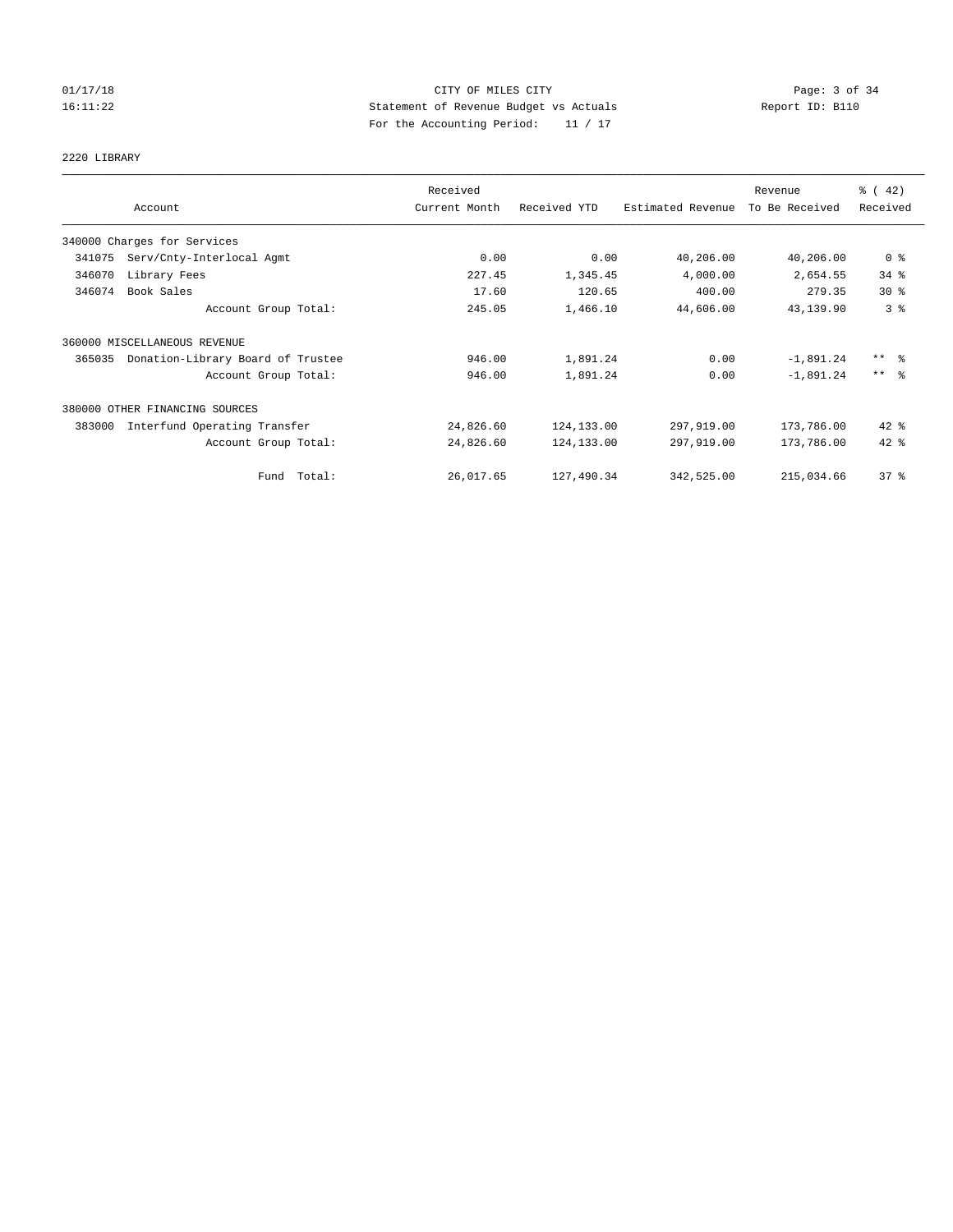# 01/17/18 Page: 4 of 34 16:11:22 Statement of Revenue Budget vs Actuals Report ID: B110 For the Accounting Period: 11 / 17

2260 EMERGENCY DISASTER

|              | Account                                | Received<br>Current Month | Received YTD | Estimated Revenue To Be Received | Revenue  | $\frac{1}{6}$ ( 42)<br>Received |  |
|--------------|----------------------------------------|---------------------------|--------------|----------------------------------|----------|---------------------------------|--|
| 310000 TAXES |                                        |                           |              |                                  |          |                                 |  |
| 312000       | Penalty & Interest on Delinquent Taxes | 0.75                      | 15.12        | 0.00                             | $-15.12$ | $***$ %                         |  |
|              | Account Group Total:                   | 0.75                      | 15.12        | 0.00                             | $-15.12$ | $***$ $\frac{6}{10}$            |  |
|              | Fund Total:                            | 0.75                      | 15.12        | 0.00                             | $-15.12$ | $***$ $\frac{6}{10}$            |  |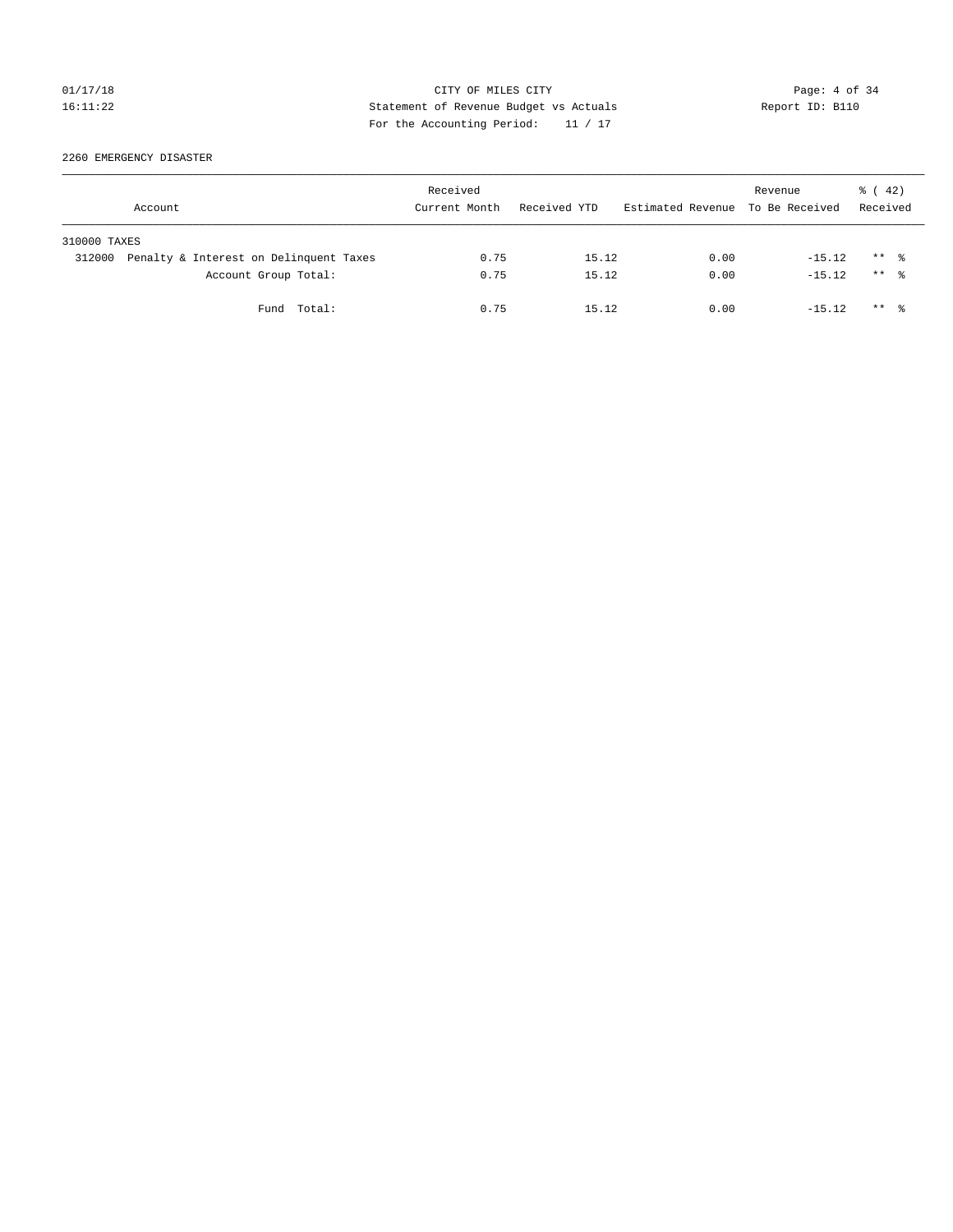# 01/17/18 Page: 5 of 34 16:11:22 Statement of Revenue Budget vs Actuals Report ID: B110 For the Accounting Period: 11 / 17

# 2270 Health

| Account                                | Received<br>Current Month | Received YTD | Estimated Revenue | Revenue<br>To Be Received | $\frac{1}{6}$ ( 42)<br>Received |
|----------------------------------------|---------------------------|--------------|-------------------|---------------------------|---------------------------------|
| 380000 OTHER FINANCING SOURCES         |                           |              |                   |                           |                                 |
| Interfund Operating Transfer<br>383000 | 0.00                      | 0.00         | 7,500.00          | 7,500.00                  | 0 %                             |
| Account Group Total:                   | 0.00                      | 0.00         | 7,500.00          | 7,500.00                  | 0 %                             |
| Fund Total:                            | 0.00                      | 0.00         | 7,500.00          | 7,500.00                  | 0 %                             |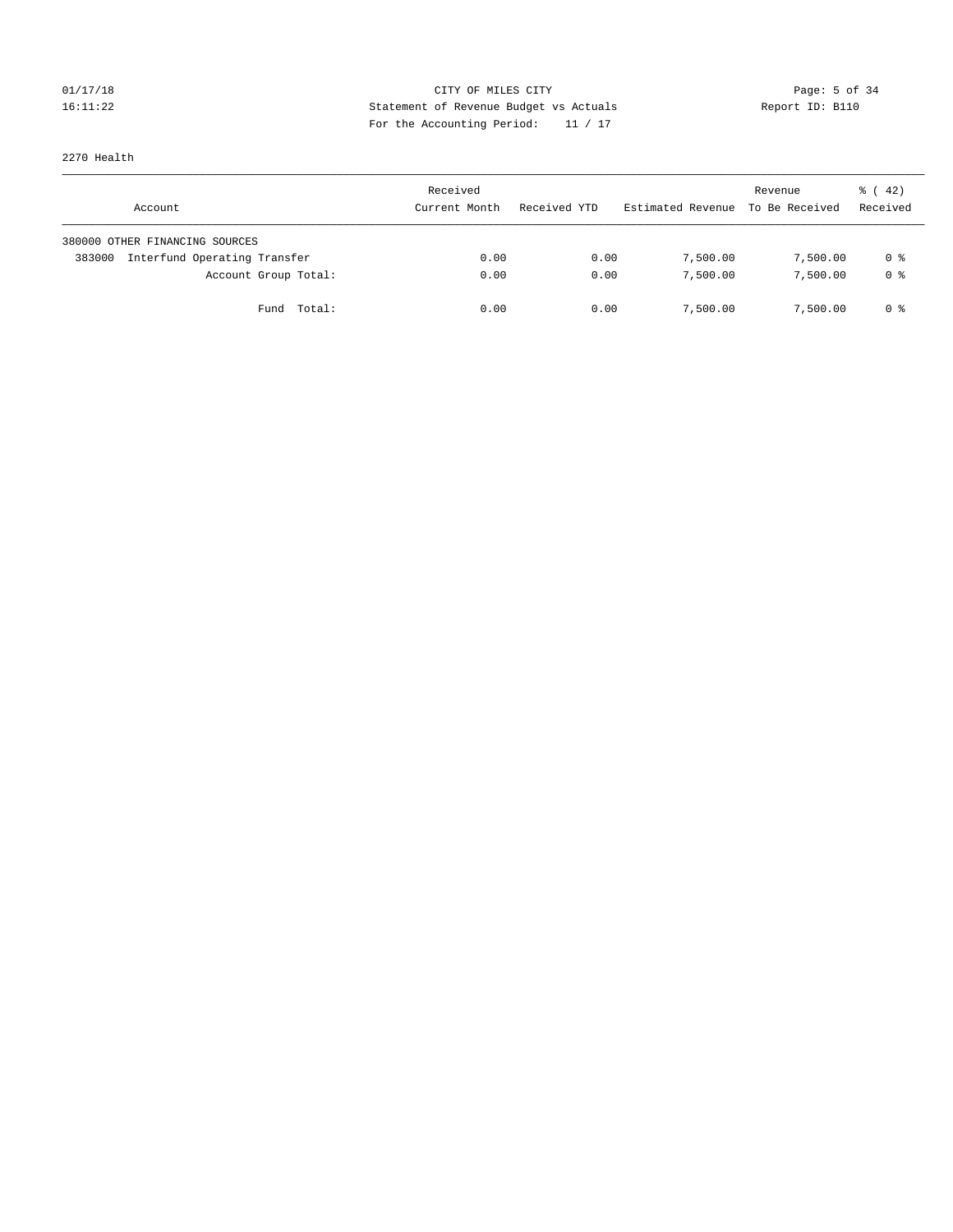# 01/17/18 Page: 6 of 34 16:11:22 Statement of Revenue Budget vs Actuals Report ID: B110 For the Accounting Period: 11 / 17

2310 TIFD-Downtown

|              | Account                    | Received<br>Current Month | Received YTD | Estimated Revenue | Revenue<br>To Be Received | $\frac{1}{6}$ (42)<br>Received |
|--------------|----------------------------|---------------------------|--------------|-------------------|---------------------------|--------------------------------|
|              |                            |                           |              |                   |                           |                                |
| 310000 TAXES |                            |                           |              |                   |                           |                                |
| 311010       | Real Property Taxes        | 0.00                      | 0.00         | 36,000.00         | 36,000.00                 | 0 <sup>8</sup>                 |
| 311020       | Personal Property Taxes    | 18,437.14                 | 19,968.79    | 0.00              | $-19,968.79$              | $***$ $ -$                     |
|              | Account Group Total:       | 18,437.14                 | 19,968.79    | 36,000.00         | 16,031.21                 | 55%                            |
| 330000       | INTERGOVERNMENTAL REVENUES |                           |              |                   |                           |                                |
| 331172       | Montana Main St Grant      | 0.00                      | 10,000.00    | 10,000.00         | 0.00                      | $100$ %                        |
|              | Account Group Total:       | 0.00                      | 10,000.00    | 10,000.00         | 0.00                      | $100*$                         |
|              | Total:<br>Fund             | 18,437.14                 | 29,968.79    | 46,000.00         | 16,031.21                 | 65 %                           |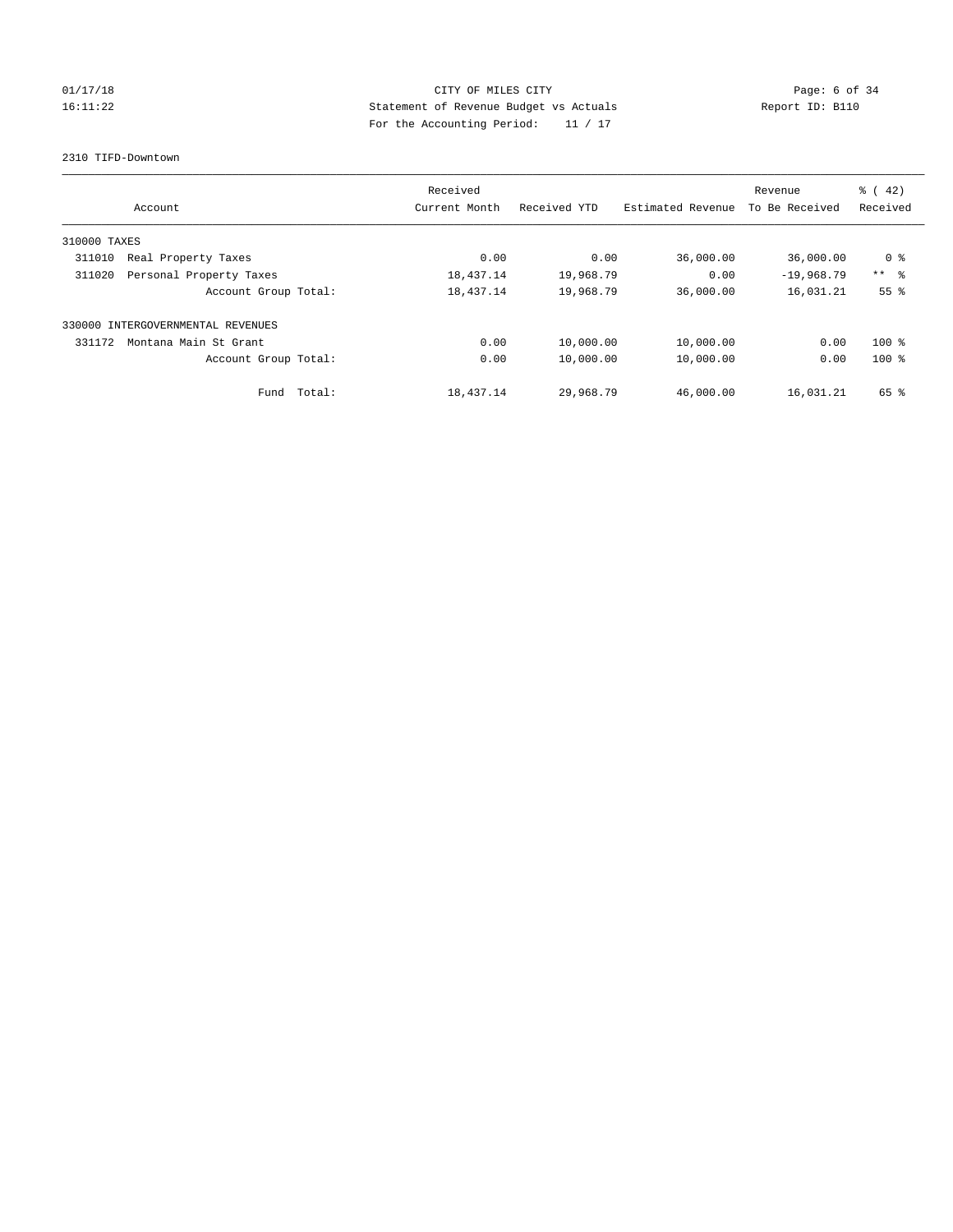# 01/17/18 Page: 7 of 34 16:11:22 Statement of Revenue Budget vs Actuals Report ID: B110 For the Accounting Period: 11 / 17

2350 Local Government/Study Commission

|              | Account                 |             | Received<br>Current Month | Received YTD | Estimated Revenue | Revenue<br>To Be Received | $\frac{1}{6}$ ( 42)<br>Received |
|--------------|-------------------------|-------------|---------------------------|--------------|-------------------|---------------------------|---------------------------------|
| 310000 TAXES |                         |             |                           |              |                   |                           |                                 |
| 311010       | Real Property Taxes     |             | 0.43                      | 12.12        | 3,848.00          | 3,835.88                  | 0 %                             |
| 311020       | Personal Property Taxes |             | 0.00                      | 0.12         | 0.00              | $-0.12$                   | $***$ %                         |
|              | Account Group Total:    |             | 0.43                      | 12.24        | 3,848.00          | 3,835.76                  | 0 %                             |
|              |                         | Fund Total: | 0.43                      | 12.24        | 3,848.00          | 3,835.76                  | 0 %                             |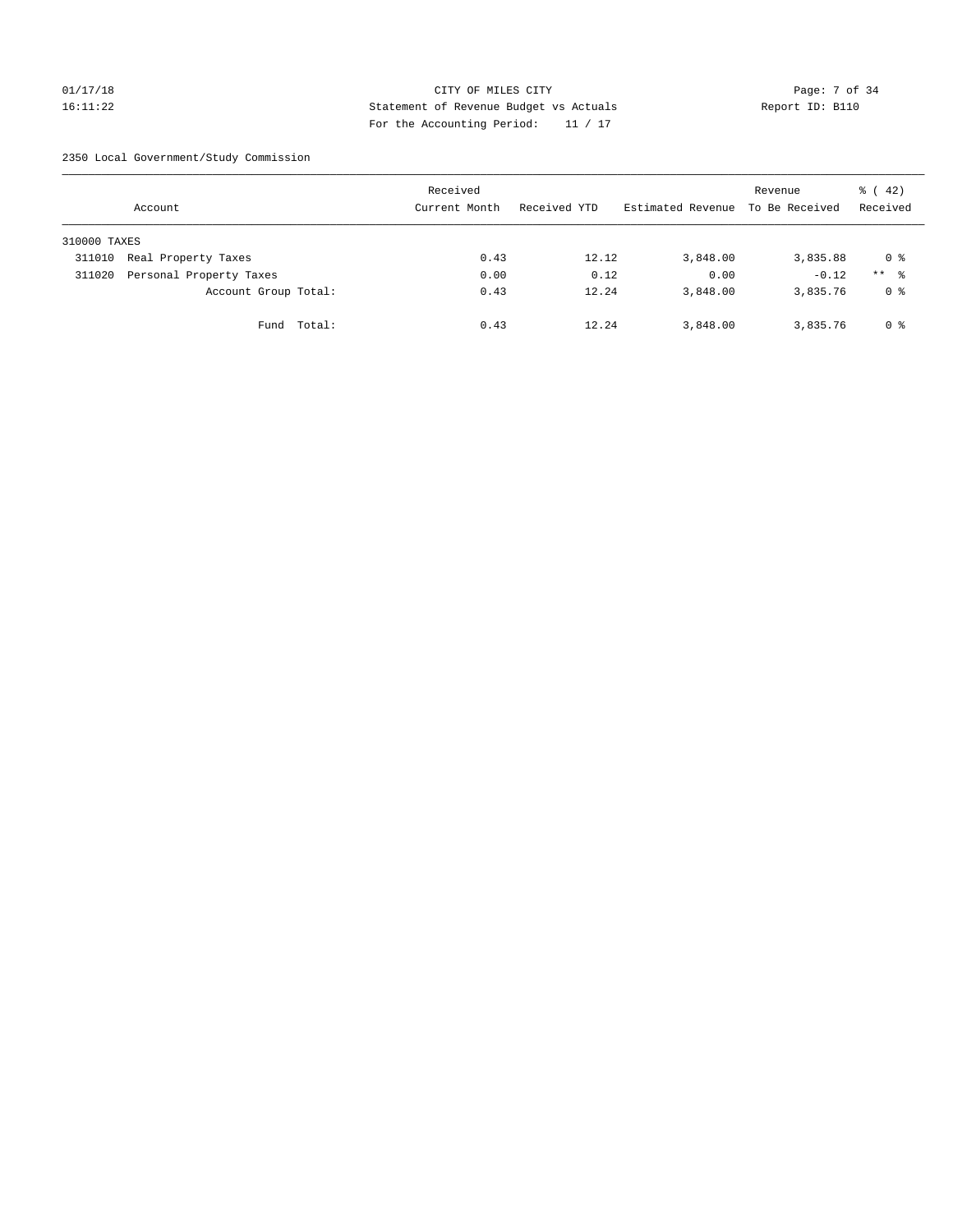# 01/17/18 Page: 8 of 34 16:11:22 Statement of Revenue Budget vs Actuals Report ID: B110 For the Accounting Period: 11 / 17

2372 Permissive Medical Levy

|              | Account                                | Received<br>Current Month | Received YTD | Estimated Revenue | Revenue<br>To Be Received | $\frac{1}{6}$ ( 42)<br>Received |
|--------------|----------------------------------------|---------------------------|--------------|-------------------|---------------------------|---------------------------------|
| 310000 TAXES |                                        |                           |              |                   |                           |                                 |
| 311010       | Real Property Taxes                    | 93,513.79                 | 102,196.68   | 197,014.00        | 94,817.32                 | $52$ $%$                        |
| 311020       | Personal Property Taxes                | 100.44                    | 258.65       | 5,769.00          | 5,510.35                  | $4 \text{ }$                    |
| 312000       | Penalty & Interest on Delinquent Taxes | 2.61                      | 52.90        | 0.00              | $-52.90$                  | ** 8                            |
|              | Account Group Total:                   | 93,616.84                 | 102,508.23   | 202,783.00        | 100, 274. 77              | $51$ $\frac{6}{3}$              |
|              | Total:<br>Fund                         | 93,616.84                 | 102,508.23   | 202,783.00        | 100, 274. 77              | $51$ %                          |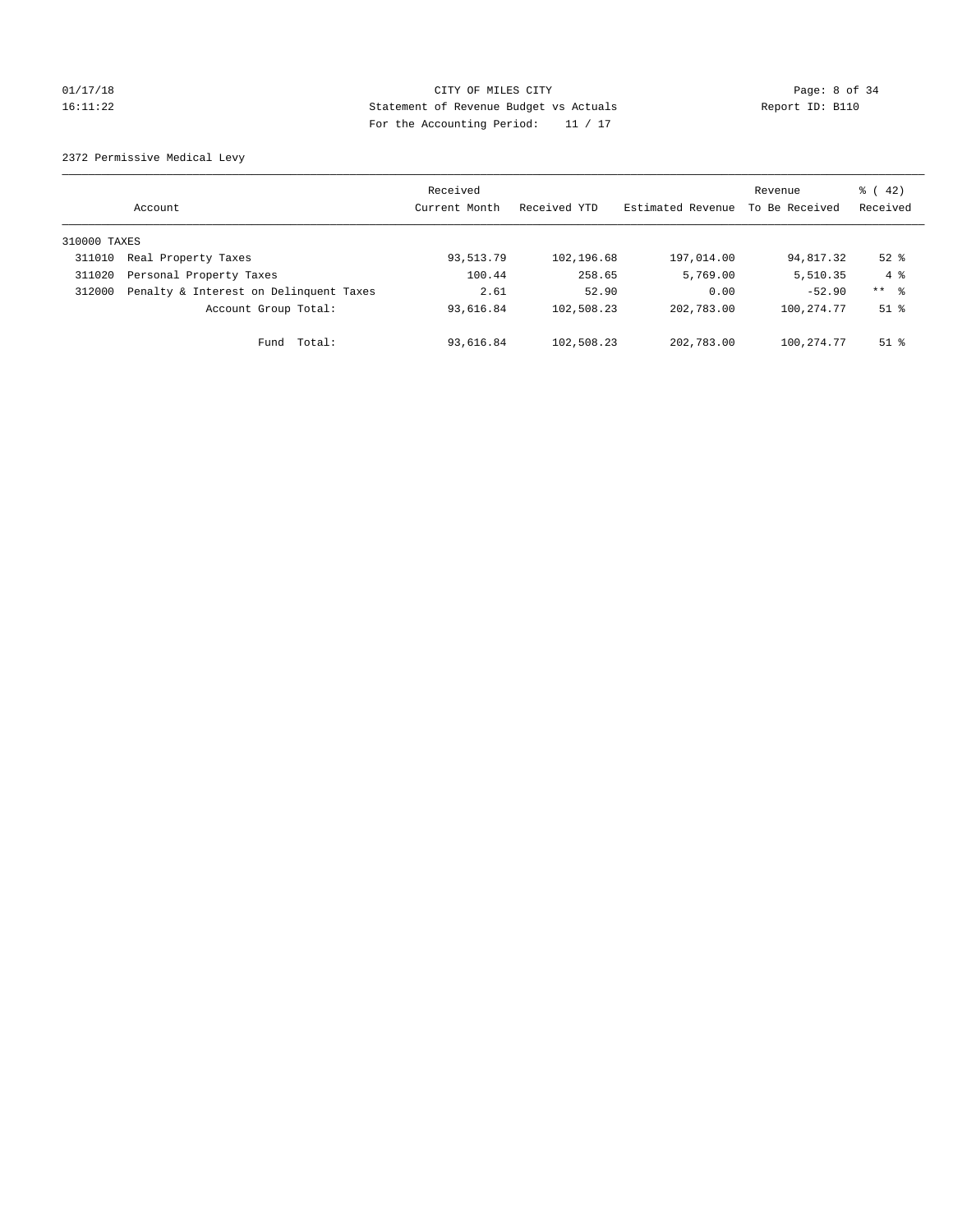### 2394 BUILDING CODE ENFORCEMENT

| Account                              | Received<br>Current Month | Received YTD | Estimated Revenue | Revenue<br>To Be Received | $\frac{1}{6}$ ( 42)<br>Received |
|--------------------------------------|---------------------------|--------------|-------------------|---------------------------|---------------------------------|
| 320000 LICENSES AND PERMITS          |                           |              |                   |                           |                                 |
| Building & Related Permits<br>323010 | 3,592.10                  | 39,797.17    | 145,600.00        | 105,802.83                | $27$ %                          |
| Account Group Total:                 | 3,592.10                  | 39,797.17    | 145,600.00        | 105,802.83                | 278                             |
| Fund Total:                          | 3,592.10                  | 39,797.17    | 145,600.00        | 105,802.83                | $27$ $\frac{6}{5}$              |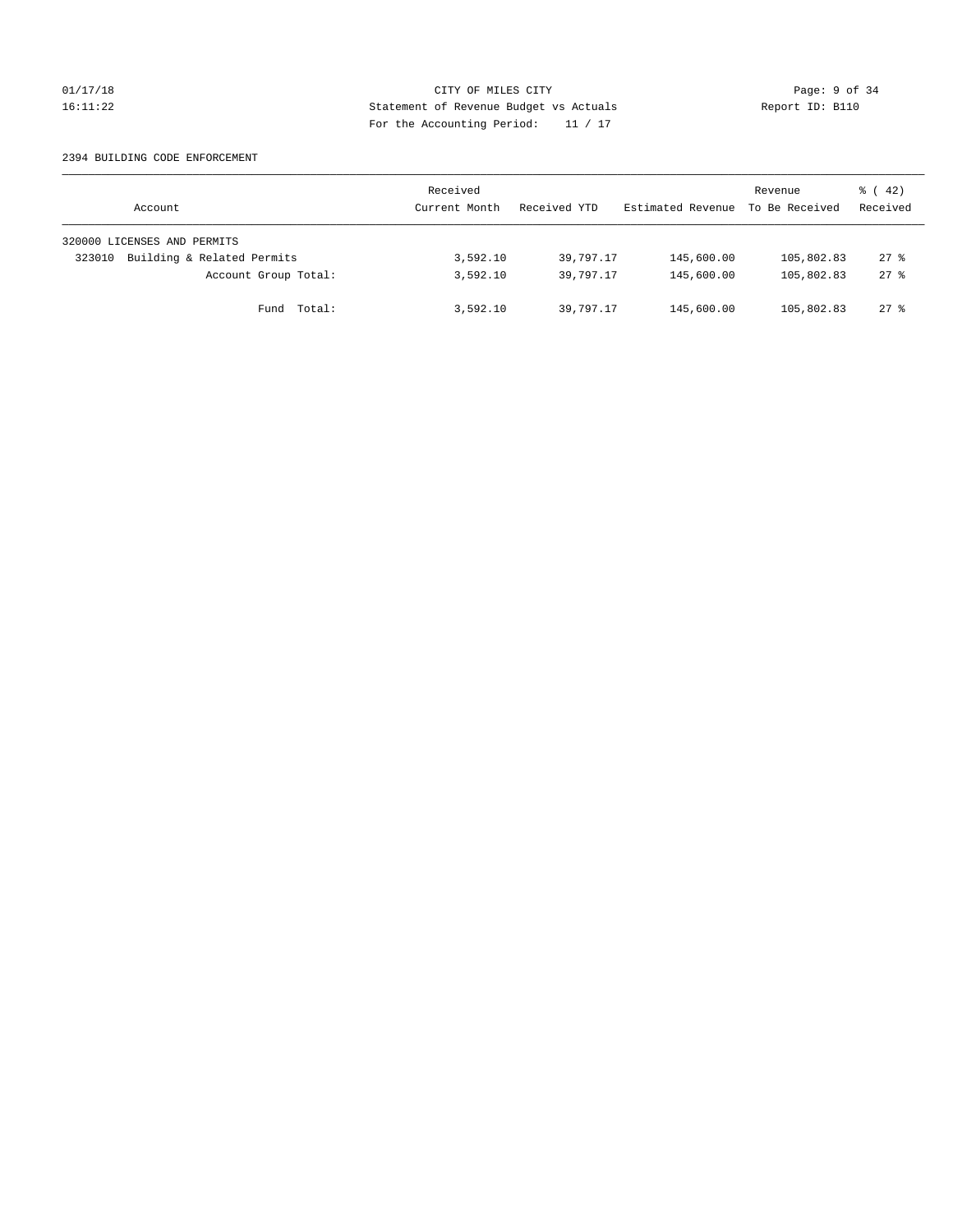2400 LTG M D#165-(Gen City)

|        |                                          | Received      |              |                   | Revenue        | $\frac{1}{6}$ ( 42) |
|--------|------------------------------------------|---------------|--------------|-------------------|----------------|---------------------|
|        | Account                                  | Current Month | Received YTD | Estimated Revenue | To Be Received | Received            |
|        | 360000 MISCELLANEOUS REVENUE             |               |              |                   |                |                     |
| 363010 | Maintenance Assessments                  | 103, 495.35   | 115,091.03   | 204,872.00        | 89,780.97      | $56$ $\frac{6}{3}$  |
| 363040 | Penalty & Interest on Deling Assessments | 38.98         | 358.06       | 500.00            | 141.94         | $72$ $%$            |
|        | Account Group Total:                     | 103,534.33    | 115,449.09   | 205, 372.00       | 89,922.91      | 56%                 |
|        | 370000 INVESTMENT EARNINGS               |               |              |                   |                |                     |
| 371010 | Investment Earnings                      | 0.00          | 41.59        | 100.00            | 58.41          | $42*$               |
|        | Account Group Total:                     | 0.00          | 41.59        | 100.00            | 58.41          | $42*$               |
|        | Fund Total:                              | 103,534.33    | 115,490.68   | 205, 472, 00      | 89,981.32      | 56 <sup>8</sup>     |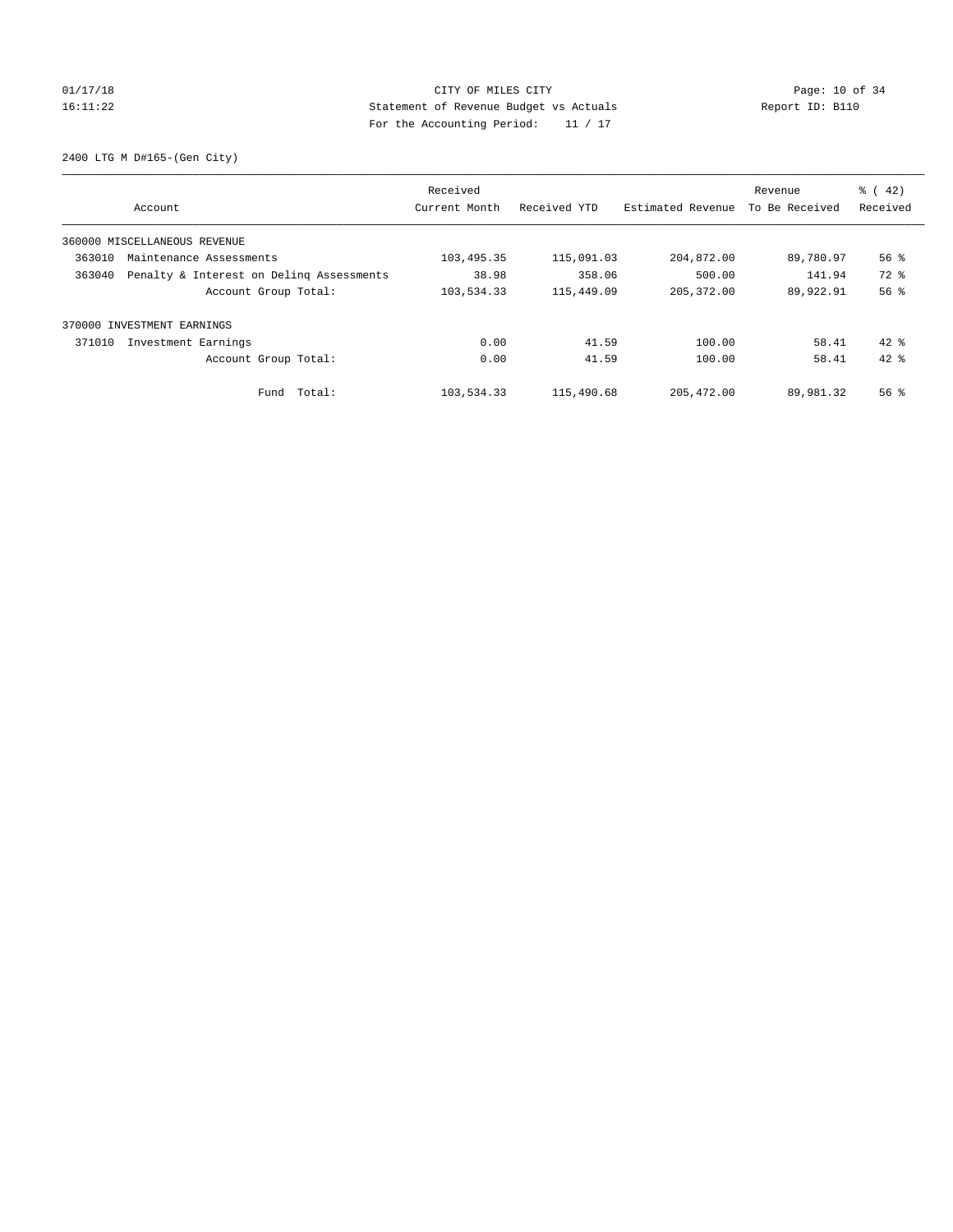2420 LTG M D#167-(MilesAddn Etc)

|        |                                          | Received      |              |                   | Revenue        | $\frac{1}{6}$ ( 42) |
|--------|------------------------------------------|---------------|--------------|-------------------|----------------|---------------------|
|        | Account                                  | Current Month | Received YTD | Estimated Revenue | To Be Received | Received            |
|        | 360000 MISCELLANEOUS REVENUE             |               |              |                   |                |                     |
| 363010 | Maintenance Assessments                  | 12,704.13     | 15,329.45    | 27,357.00         | 12,027.55      | $56$ $\frac{6}{3}$  |
| 363040 | Penalty & Interest on Deling Assessments | 0.00          | 81.37        | 100.00            | 18.63          | 81 %                |
|        | Account Group Total:                     | 12,704.13     | 15,410.82    | 27,457.00         | 12,046.18      | 56%                 |
| 370000 | INVESTMENT EARNINGS                      |               |              |                   |                |                     |
| 371010 | Investment Earnings                      | 7.27          | 32.77        | 55.00             | 22.23          | 60 %                |
|        | Account Group Total:                     | 7.27          | 32.77        | 55.00             | 22.23          | 60 %                |
|        | Fund Total:                              | 12,711.40     | 15,443.59    | 27,512.00         | 12,068.41      | $56$ $\frac{6}{3}$  |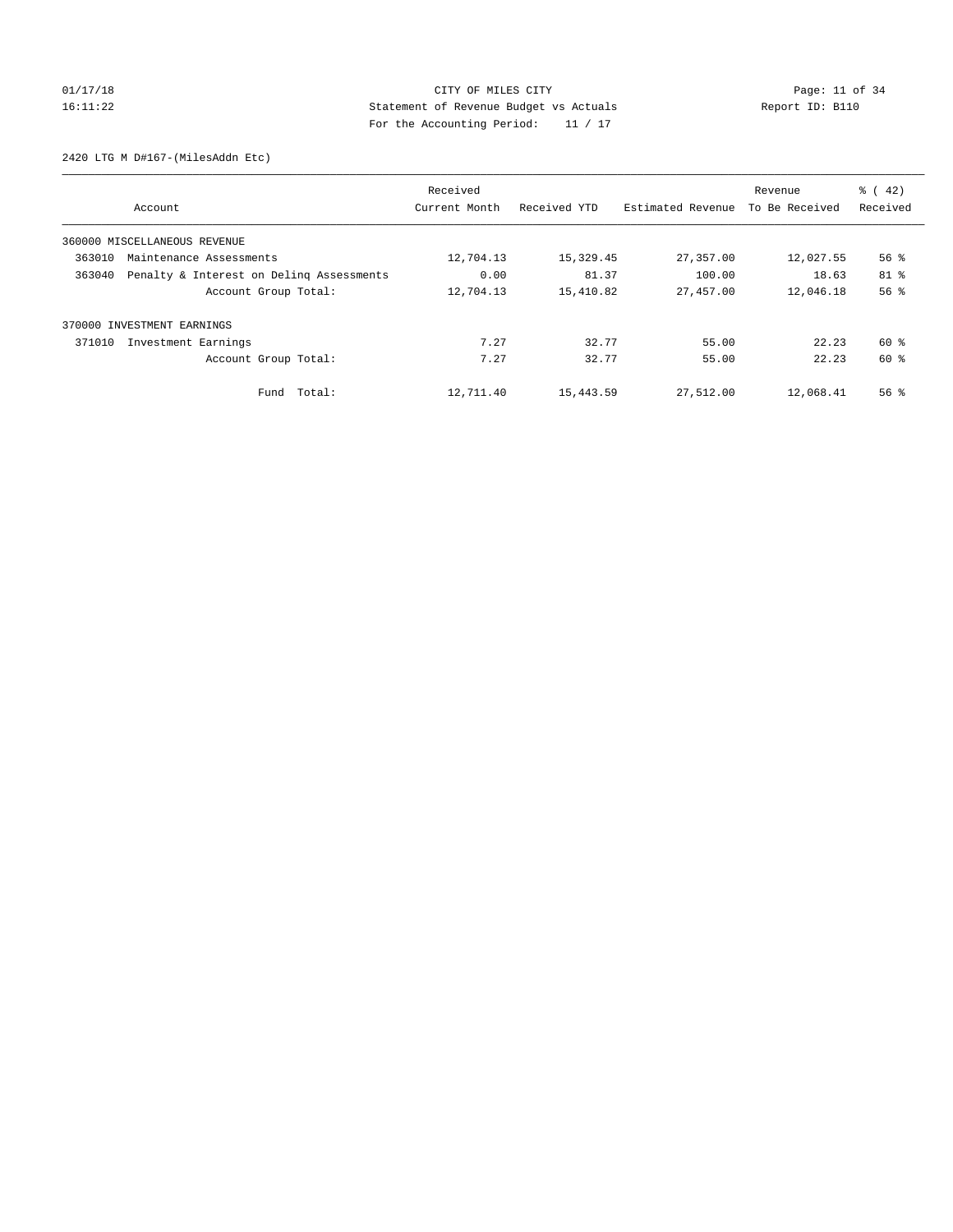2430 LTG M D#171-(Balsam Est)

|                                                    | Received      |              |                   | Revenue        | $\frac{1}{6}$ ( 42) |
|----------------------------------------------------|---------------|--------------|-------------------|----------------|---------------------|
| Account                                            | Current Month | Received YTD | Estimated Revenue | To Be Received | Received            |
| 360000 MISCELLANEOUS REVENUE                       |               |              |                   |                |                     |
| 363010<br>Maintenance Assessments                  | 2,508.03      | 2,612.92     | 5,072.00          | 2,459.08       | $52$ $%$            |
| Penalty & Interest on Deling Assessments<br>363040 | 0.00          | 0.00         | 5.00              | 5.00           | 0 <sup>8</sup>      |
| Account Group Total:                               | 2,508.03      | 2,612.92     | 5,077.00          | 2,464.08       | $51$ $%$            |
| 370000 INVESTMENT EARNINGS                         |               |              |                   |                |                     |
| 371010<br>Investment Earnings                      | 1.15          | 4.53         | 10.00             | 5.47           | $45$ $\frac{6}{3}$  |
| Account Group Total:                               | 1.15          | 4.53         | 10.00             | 5.47           | $45$ $%$            |
| Total:<br>Fund                                     | 2,509.18      | 2,617.45     | 5,087.00          | 2,469.55       | $51$ %              |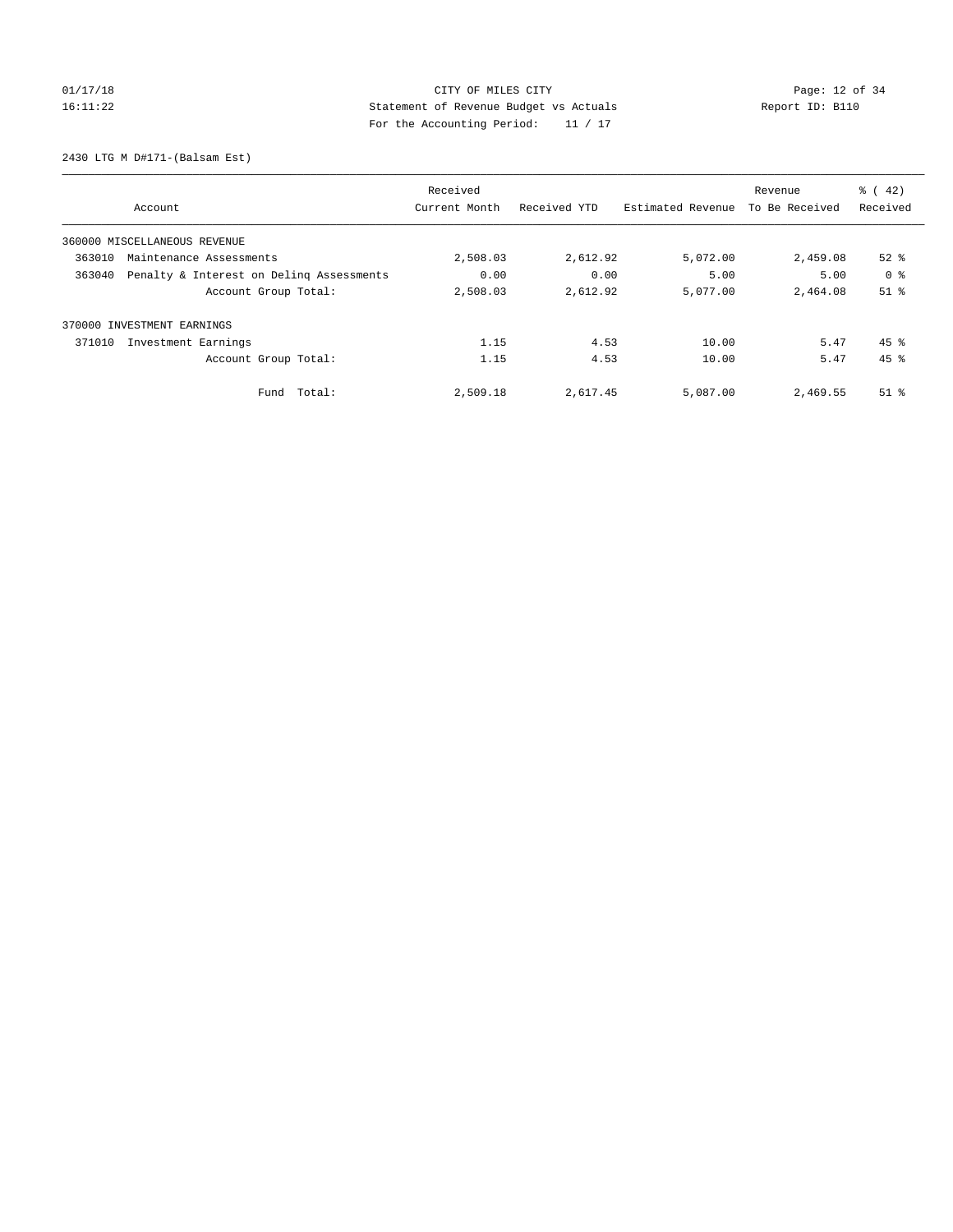2440 LTG M D#172-(Main Str)

|        |                                          | Received      |              |                   | Revenue        | $\frac{1}{6}$ ( 42) |
|--------|------------------------------------------|---------------|--------------|-------------------|----------------|---------------------|
|        | Account                                  | Current Month | Received YTD | Estimated Revenue | To Be Received | Received            |
|        | 360000 MISCELLANEOUS REVENUE             |               |              |                   |                |                     |
| 363010 | Maintenance Assessments                  | 9,143.56      | 11,844.41    | 19,255.00         | 7,410.59       | 62 %                |
| 363040 | Penalty & Interest on Deling Assessments | 0.00          | 68.43        | 100.00            | 31.57          | 68 %                |
|        | Account Group Total:                     | 9,143.56      | 11,912.84    | 19,355.00         | 7,442.16       | 62 %                |
| 370000 | INVESTMENT EARNINGS                      |               |              |                   |                |                     |
| 371010 | Investment Earnings                      | 3.07          | 13.18        | 50.00             | 36.82          | $26$ %              |
|        | Account Group Total:                     | 3.07          | 13.18        | 50.00             | 36.82          | 26%                 |
|        | Fund Total:                              | 9,146.63      | 11,926.02    | 19,405.00         | 7,478.98       | 61 %                |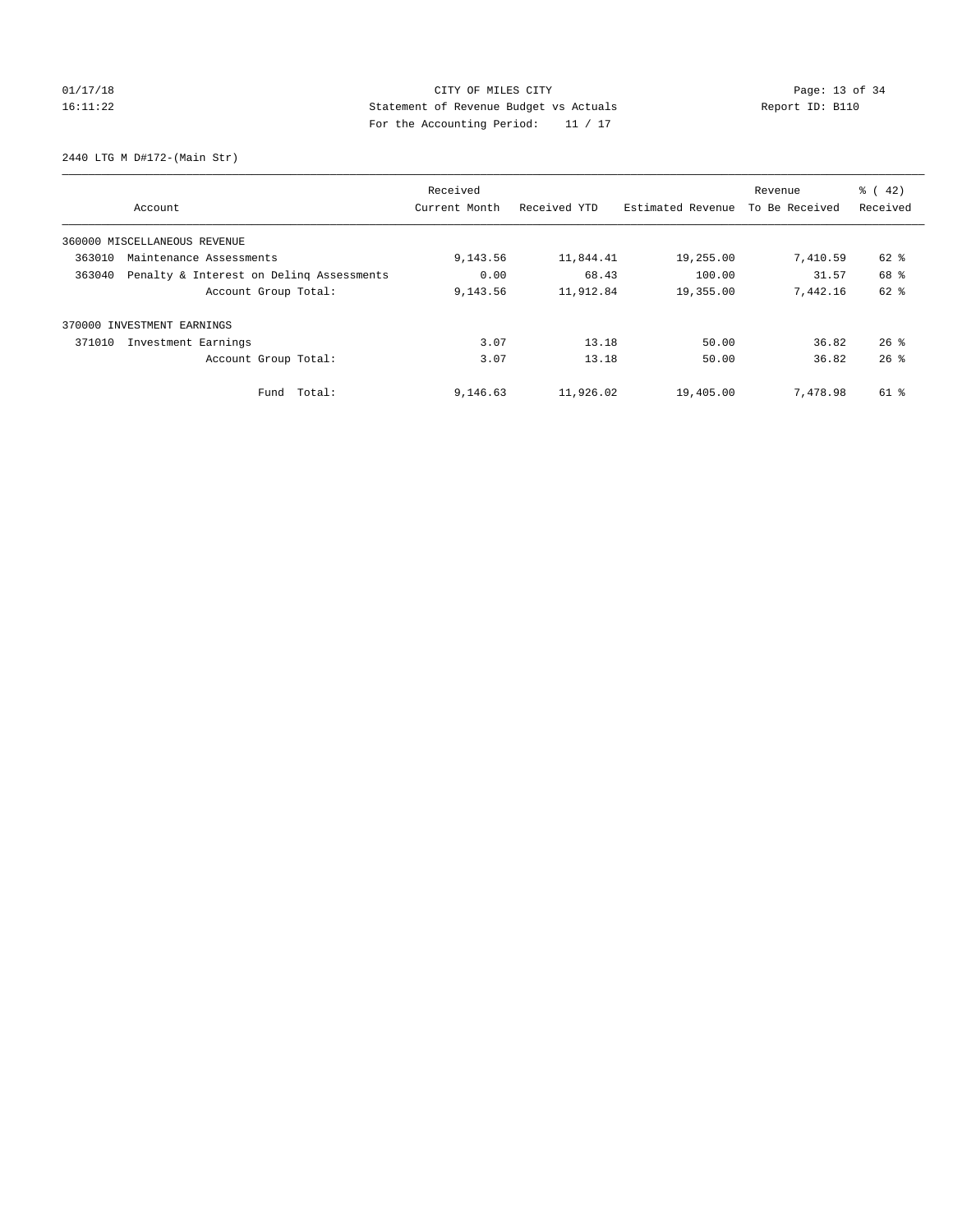# 01/17/18 Page: 14 of 34 16:11:22 Statement of Revenue Budget vs Actuals Report ID: B110 For the Accounting Period: 11 / 17

2450 LTG M D#195-(SG-Trico)

|        |                                          | Received      |              |                   | Revenue        | $\frac{1}{6}$ ( 42) |
|--------|------------------------------------------|---------------|--------------|-------------------|----------------|---------------------|
|        | Account                                  | Current Month | Received YTD | Estimated Revenue | To Be Received | Received            |
|        | 360000 MISCELLANEOUS REVENUE             |               |              |                   |                |                     |
| 363010 | Maintenance Assessments                  | 2,518.40      | 2,595.28     | 5,745.00          | 3,149.72       | $45$ %              |
| 363040 | Penalty & Interest on Deling Assessments | 0.00          | 1.27         | 10.00             | 8.73           | 13 <sup>8</sup>     |
|        | Account Group Total:                     | 2,518.40      | 2,596.55     | 5,755.00          | 3, 158, 45     | 45 %                |
|        | 370000 INVESTMENT EARNINGS               |               |              |                   |                |                     |
| 371010 | Investment Earnings                      | 0.81          | 5.45         | 10.00             | 4.55           | 55 <sup>8</sup>     |
|        | Account Group Total:                     | 0.81          | 5.45         | 10.00             | 4.55           | 55 <sup>8</sup>     |
|        | Fund Total:                              | 2,519.21      | 2,602.00     | 5,765.00          | 3.163.00       | $45$ $\frac{6}{3}$  |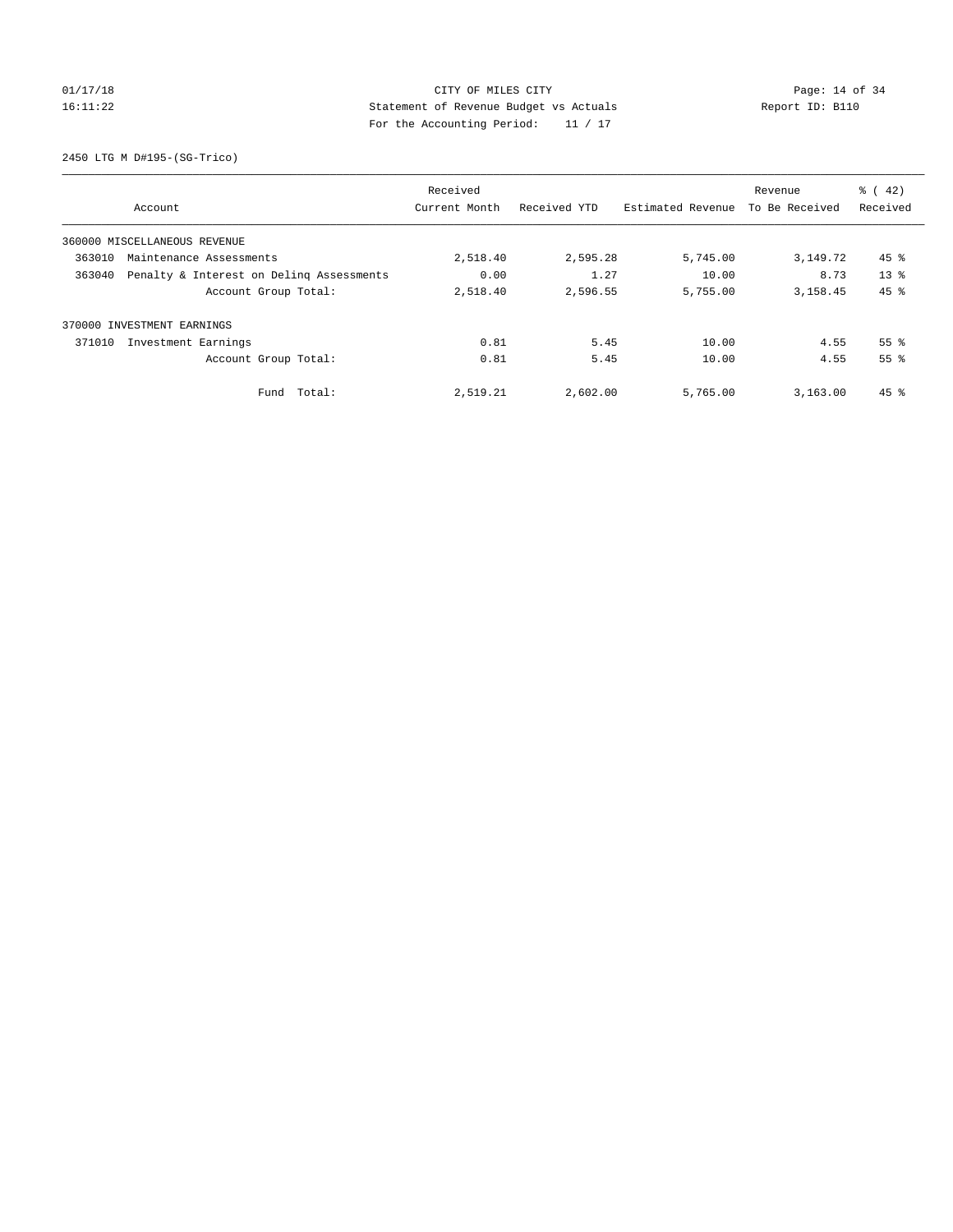2470 LTG M D#202-(SG-MDU&NV)

|        |                                          | Received      |              |                   | Revenue        | $\frac{1}{6}$ ( 42) |
|--------|------------------------------------------|---------------|--------------|-------------------|----------------|---------------------|
|        | Account                                  | Current Month | Received YTD | Estimated Revenue | To Be Received | Received            |
|        | 360000 MISCELLANEOUS REVENUE             |               |              |                   |                |                     |
| 363010 | Maintenance Assessments                  | 3,392.80      | 3,934.44     | 6,984.00          | 3,049.56       | $56$ $\frac{6}{3}$  |
| 363040 | Penalty & Interest on Deling Assessments | 0.00          | 12.68        | 20.00             | 7.32           | 63 %                |
|        | Account Group Total:                     | 3,392.80      | 3,947.12     | 7,004.00          | 3,056.88       | 56%                 |
| 370000 | INVESTMENT EARNINGS                      |               |              |                   |                |                     |
| 371010 | Investment Earnings                      | 0.00          | 3.18         | 10.00             | 6.82           | $32*$               |
|        | Account Group Total:                     | 0.00          | 3.18         | 10.00             | 6.82           | $32*$               |
|        | Fund Total:                              | 3,392.80      | 3,950.30     | 7,014.00          | 3,063.70       | $56$ $\frac{6}{3}$  |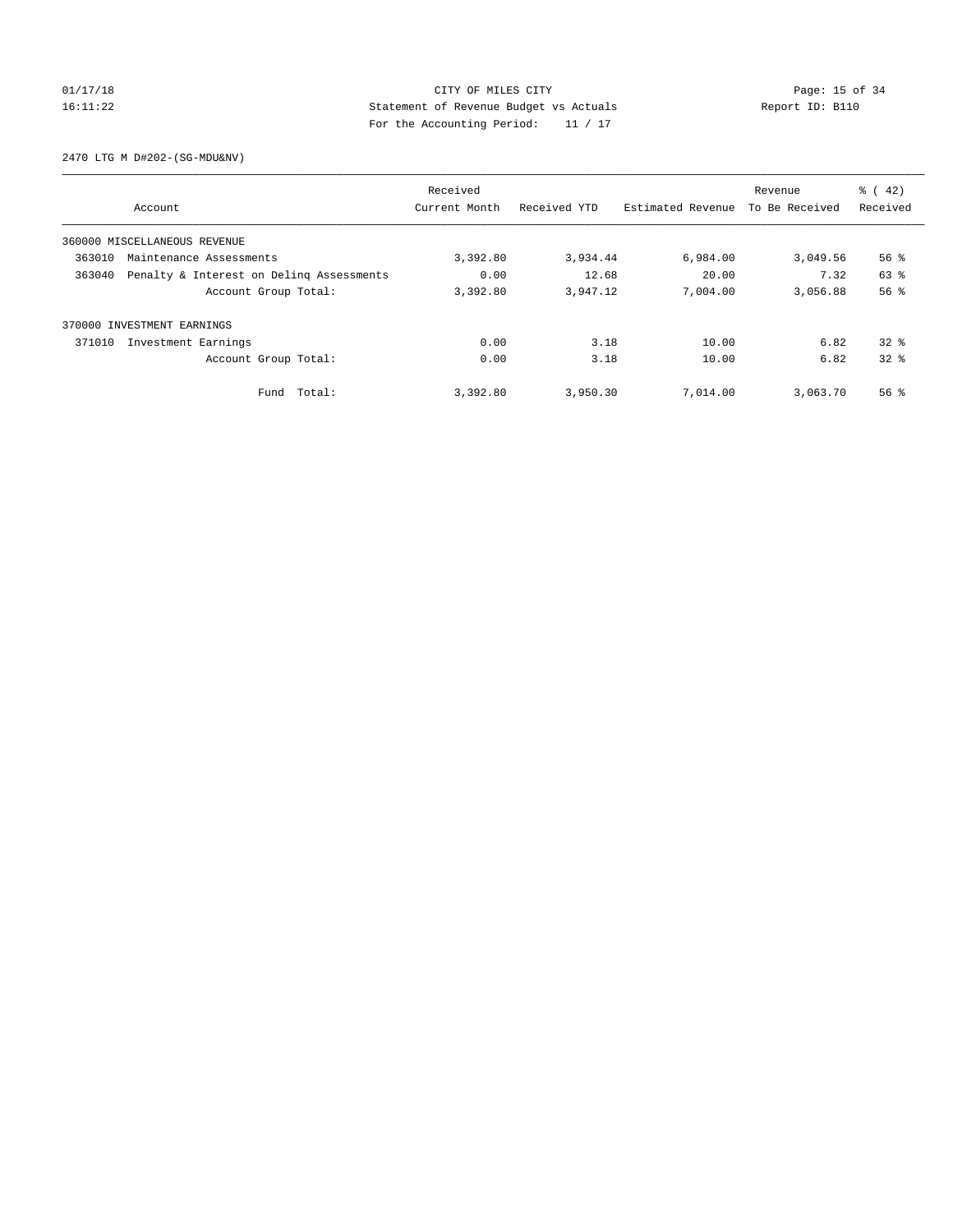# 01/17/18 Page: 16 of 34 16:11:22 Statement of Revenue Budget vs Actuals Report ID: B110 For the Accounting Period: 11 / 17

2480 LTG M M#173-(Milestown Estates)

| Account                           | Received<br>Current Month | Received YTD | Estimated Revenue | Revenue<br>To Be Received | $\frac{1}{6}$ ( 42)<br>Received |
|-----------------------------------|---------------------------|--------------|-------------------|---------------------------|---------------------------------|
|                                   |                           |              |                   |                           |                                 |
| 360000 MISCELLANEOUS REVENUE      |                           |              |                   |                           |                                 |
| 363010<br>Maintenance Assessments | 546.02                    | 1,014.94     | 1,431.00          | 416.06                    | 71 %                            |
| Account Group Total:              | 546.02                    | 1,014.94     | 1,431.00          | 416.06                    | 71 %                            |
| 370000 INVESTMENT EARNINGS        |                           |              |                   |                           |                                 |
| 371010<br>Investment Earnings     | 2.00                      | 4.77         | 10.00             | 5.23                      | $48*$                           |
| Account Group Total:              | 2.00                      | 4.77         | 10.00             | 5.23                      | 48 %                            |
| Fund Total:                       | 548.02                    | 1,019.71     | 1,441.00          | 421.29                    | 71 %                            |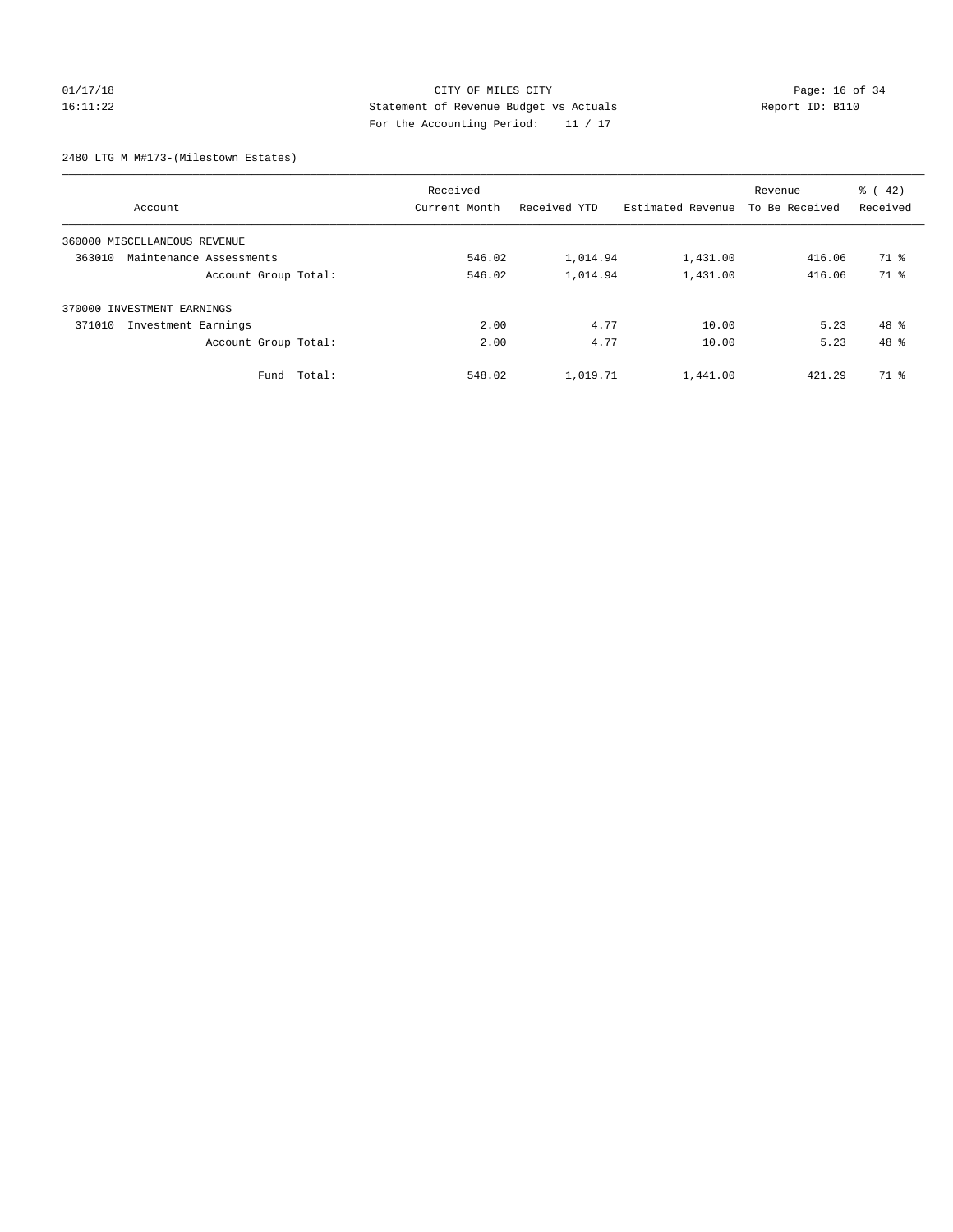# $CITY$  OF MILES CITY OF MILES CITY CHARGE PAGE: 17 of 34 16:11:22 Statement of Revenue Budget vs Actuals Report ID: B110 For the Accounting Period: 11 / 17

2510 STR MAINT DIST #204

|                                                    | Received      |              |                   | Revenue        | $\frac{1}{6}$ ( 42) |
|----------------------------------------------------|---------------|--------------|-------------------|----------------|---------------------|
| Account                                            | Current Month | Received YTD | Estimated Revenue | To Be Received | Received            |
| 360000 MISCELLANEOUS REVENUE                       |               |              |                   |                |                     |
| 363010<br>Maintenance Assessments                  | 618,515.91    | 683,669.22   | 1,228,418.00      | 544,748.78     | 56%                 |
| Penalty & Interest on Deling Assessments<br>363040 | 153.74        | 1,838.29     | 1,000.00          | $-838.29$      | 184 %               |
| Account Group Total:                               | 618,669.65    | 685,507.51   | 1,229,418.00      | 543,910.49     | 56%                 |
| 370000 INVESTMENT EARNINGS                         |               |              |                   |                |                     |
| 371010<br>Investment Earnings                      | 573.13        | 2,051.07     | 400.00            | $-1,651.07$    | $513$ %             |
| Account Group Total:                               | 573.13        | 2,051.07     | 400.00            | $-1,651.07$    | $513$ %             |
| 380000<br>OTHER FINANCING SOURCES                  |               |              |                   |                |                     |
| Interfund Operating Transfer<br>383000             | 0.00          | 0.00         | 86,420.00         | 86,420.00      | 0 <sup>8</sup>      |
| Account Group Total:                               | 0.00          | 0.00         | 86,420.00         | 86,420.00      | 0 <sup>8</sup>      |
| Fund Total:                                        | 619, 242.78   | 687,558.58   | 1,316,238.00      | 628,679.42     | $52$ $%$            |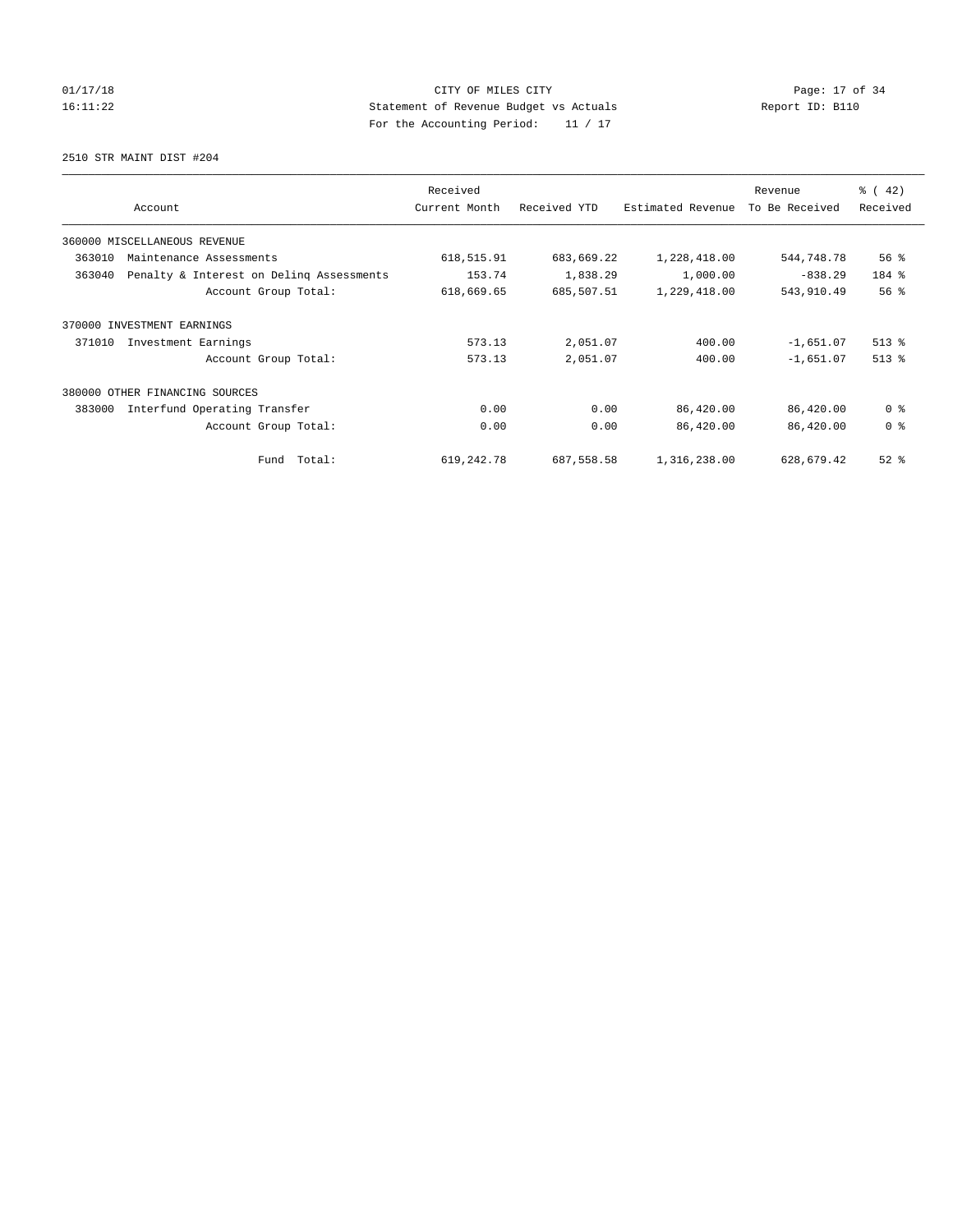2520 STR MAINT DIST #205

|                                                    | Received      |              |                   | Revenue        | $\frac{1}{6}$ ( 42) |
|----------------------------------------------------|---------------|--------------|-------------------|----------------|---------------------|
| Account                                            | Current Month | Received YTD | Estimated Revenue | To Be Received | Received            |
| 360000 MISCELLANEOUS REVENUE                       |               |              |                   |                |                     |
| 363010<br>Maintenance Assessments                  | 90,043.25     | 109,236.34   | 64,391.00         | $-44,845.34$   | $170*$              |
| 363040<br>Penalty & Interest on Deling Assessments | 57.19         | 755.93       | 1,000.00          | 244.07         | 76 %                |
| Account Group Total:                               | 90,100.44     | 109,992.27   | 65,391.00         | $-44,601.27$   | $168$ %             |
| 370000 INVESTMENT EARNINGS                         |               |              |                   |                |                     |
| 371010<br>Investment Earnings                      | 400.37        | 1,257.06     | 400.00            | $-857.06$      | $314$ $%$           |
| Account Group Total:                               | 400.37        | 1,257.06     | 400.00            | $-857.06$      | $314$ $%$           |
| 380000<br>OTHER FINANCING SOURCES                  |               |              |                   |                |                     |
| Interfund Operating Transfer<br>383000             | 0.00          | 0.00         | 86,419.00         | 86,419.00      | 0 <sup>8</sup>      |
| Account Group Total:                               | 0.00          | 0.00         | 86,419.00         | 86,419.00      | 0 <sup>8</sup>      |
| Fund Total:                                        | 90,500.81     | 111,249.33   | 152,210.00        | 40,960.67      | 73.8                |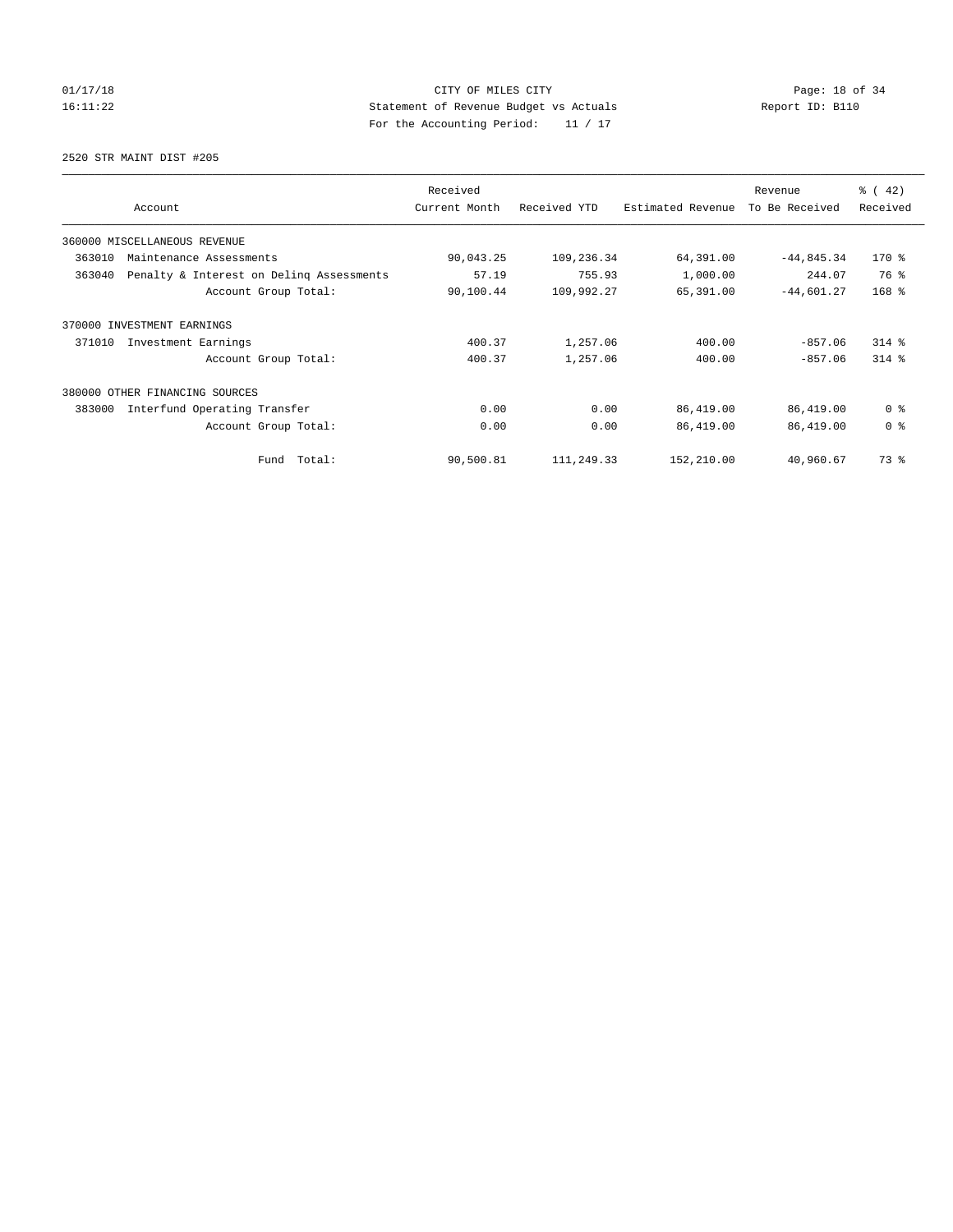# 01/17/18 Page: 19 of 34 16:11:22 Statement of Revenue Budget vs Actuals Report ID: B110 For the Accounting Period: 11 / 17

### 2540 STR MAINT DIST#207-(MILESTOWN ESTATES)

| Account                           | Received<br>Current Month | Received YTD | Estimated Revenue | Revenue<br>To Be Received | $\frac{1}{6}$ ( 42)<br>Received |
|-----------------------------------|---------------------------|--------------|-------------------|---------------------------|---------------------------------|
| 360000 MISCELLANEOUS REVENUE      |                           |              |                   |                           |                                 |
| 363010<br>Maintenance Assessments | 3,046.68                  | 5,475.31     | 7,850.00          | 2,374.69                  | 70 %                            |
| Account Group Total:              | 3,046.68                  | 5,475.31     | 7,850.00          | 2,374.69                  | 70 %                            |
| INVESTMENT EARNINGS<br>370000     |                           |              |                   |                           |                                 |
| 371010<br>Investment Earnings     | 7.64                      | 14.42        | 20.00             | 5.58                      | $72$ $%$                        |
| Account Group Total:              | 7.64                      | 14.42        | 20.00             | 5.58                      | $72$ $%$                        |
| Fund Total:                       | 3,054.32                  | 5,489.73     | 7,870,00          | 2,380.27                  | 70 %                            |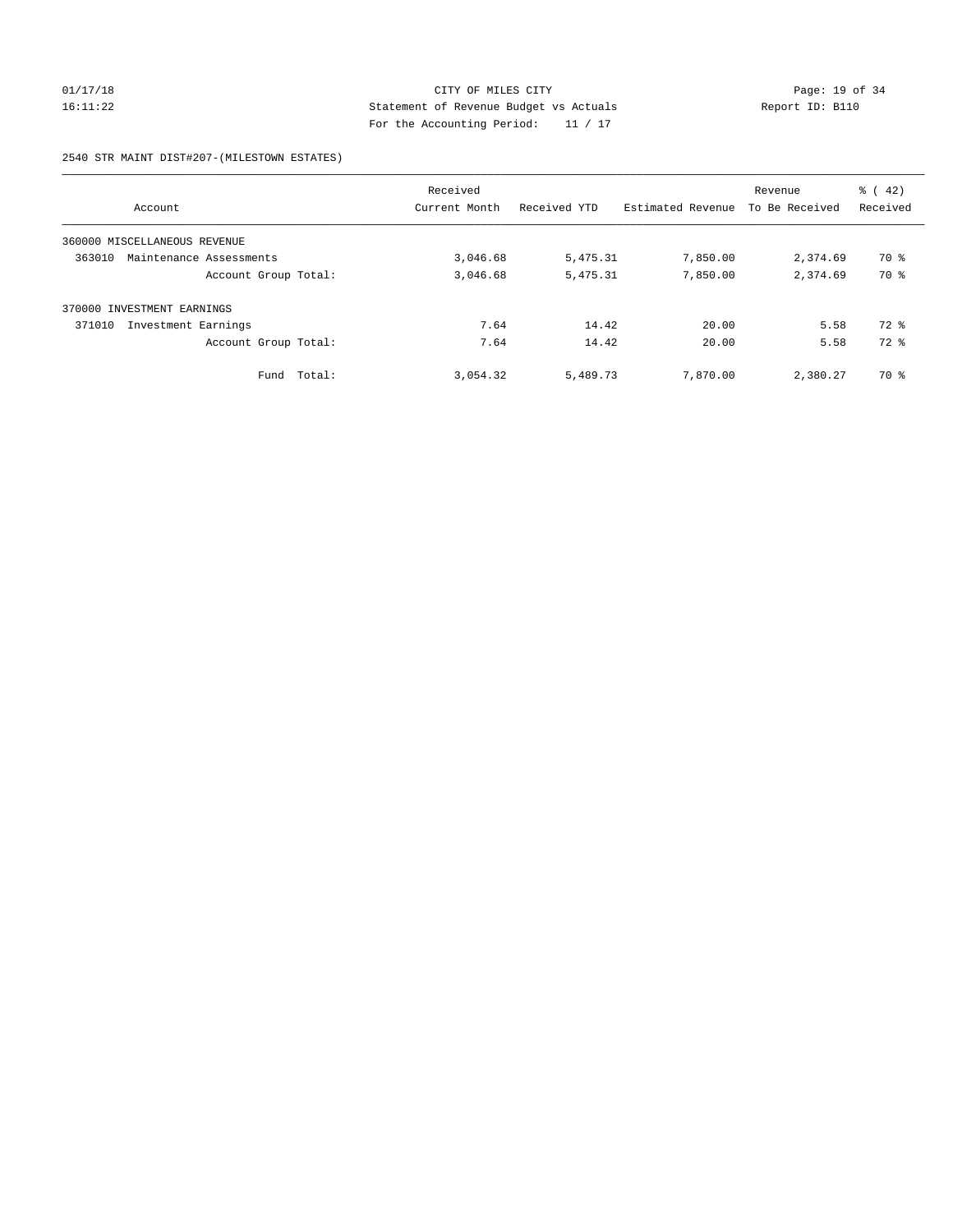## 01/17/18 Page: 20 of 34 16:11:22 Statement of Revenue Budget vs Actuals Report ID: B110 For the Accounting Period: 11 / 17

## 2701 Fire Grants

|        | Account                      |             | Received<br>Current Month | Received YTD | Estimated Revenue | Revenue<br>To Be Received | $\frac{1}{6}$ ( 42)<br>Received |
|--------|------------------------------|-------------|---------------------------|--------------|-------------------|---------------------------|---------------------------------|
|        | 360000 MISCELLANEOUS REVENUE |             |                           |              |                   |                           |                                 |
| 365040 | DONATIONS-FIRE/AMB           |             | 0.00                      | 0.00         | 300.00            | 300.00                    | 0 %                             |
|        | Account Group Total:         |             | 0.00                      | 0.00         | 300.00            | 300.00                    | 0 <sup>8</sup>                  |
|        |                              | Fund Total: | 0.00                      | 0.00         | 300.00            | 300.00                    | 0 %                             |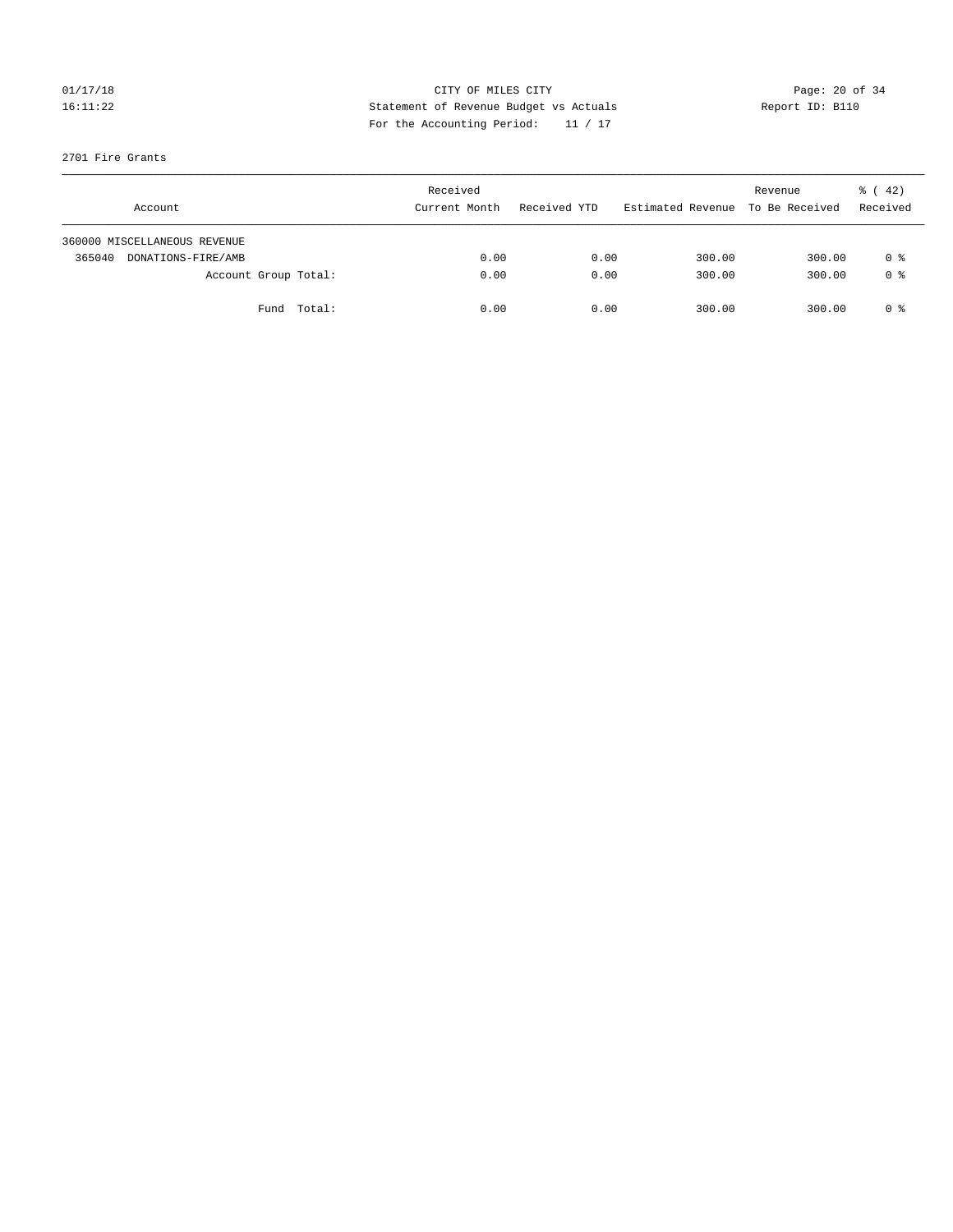## 01/17/18 Page: 21 of 34 16:11:22 Statement of Revenue Budget vs Actuals Report ID: B110 For the Accounting Period: 11 / 17

2820 GAS TAX

| Account                              | Received<br>Current Month | Received YTD | Estimated Revenue | Revenue<br>To Be Received | $\frac{1}{6}$ ( 42)<br>Received |
|--------------------------------------|---------------------------|--------------|-------------------|---------------------------|---------------------------------|
| 330000 INTERGOVERNMENTAL REVENUES    |                           |              |                   |                           |                                 |
| Gasoline Tax Apportionment<br>335040 | 14,739.75                 | 73,698.76    | 176,877.00        | 103,178.24                | $42*$                           |
| Account Group Total:                 | 14,739.75                 | 73,698.76    | 176,877.00        | 103,178.24                | $42*$                           |
| Fund Total:                          | 14,739.75                 | 73,698.76    | 176,877.00        | 103, 178. 24              | $42*$                           |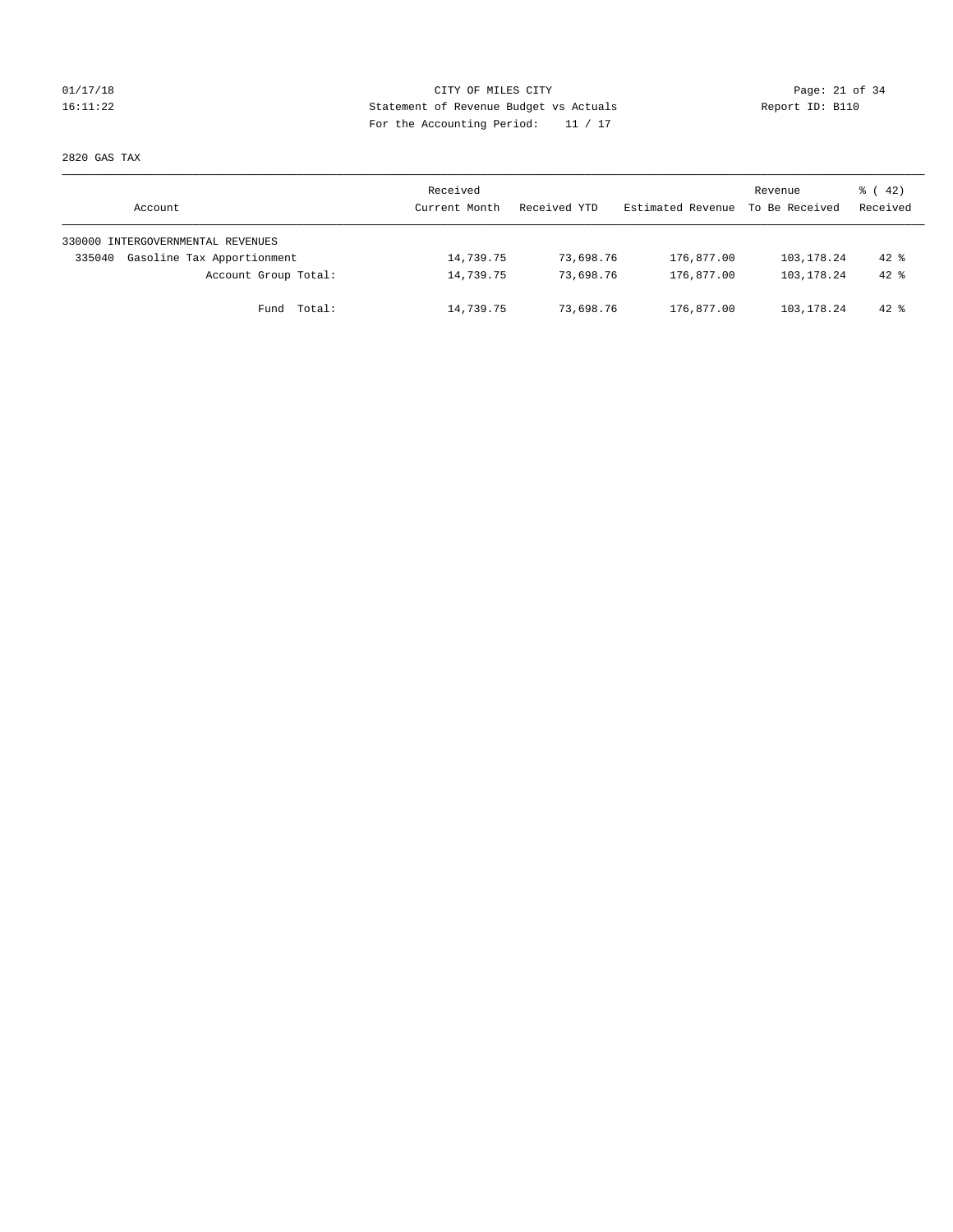# 01/17/18 Page: 22 of 34 16:11:22 Statement of Revenue Budget vs Actuals Report ID: B110 For the Accounting Period: 11 / 17

2821 HB473- Fuel Tax

| Account                                | Received<br>Current Month | Received YTD | Estimated Revenue | Revenue<br>To Be Received | $\frac{1}{6}$ ( 42)<br>Received |
|----------------------------------------|---------------------------|--------------|-------------------|---------------------------|---------------------------------|
|                                        |                           |              |                   |                           |                                 |
| 330000 INTERGOVERNMENTAL REVENUES      |                           |              |                   |                           |                                 |
| 335041<br>HB473                        | 0.00                      | 0.00         | 67,816.00         | 67,816.00                 | 0 <sup>8</sup>                  |
| Account Group Total:                   | 0.00                      | 0.00         | 67,816.00         | 67,816.00                 | 0 <sup>8</sup>                  |
| 380000 OTHER FINANCING SOURCES         |                           |              |                   |                           |                                 |
| Interfund Operating Transfer<br>383000 | 0.00                      | 0.00         | 3,391.00          | 3,391.00                  | 0 <sup>8</sup>                  |
| Account Group Total:                   | 0.00                      | 0.00         | 3,391.00          | 3,391.00                  | 0 <sup>8</sup>                  |
| Fund Total:                            | 0.00                      | 0.00         | 71,207.00         | 71,207.00                 | 0 <sup>8</sup>                  |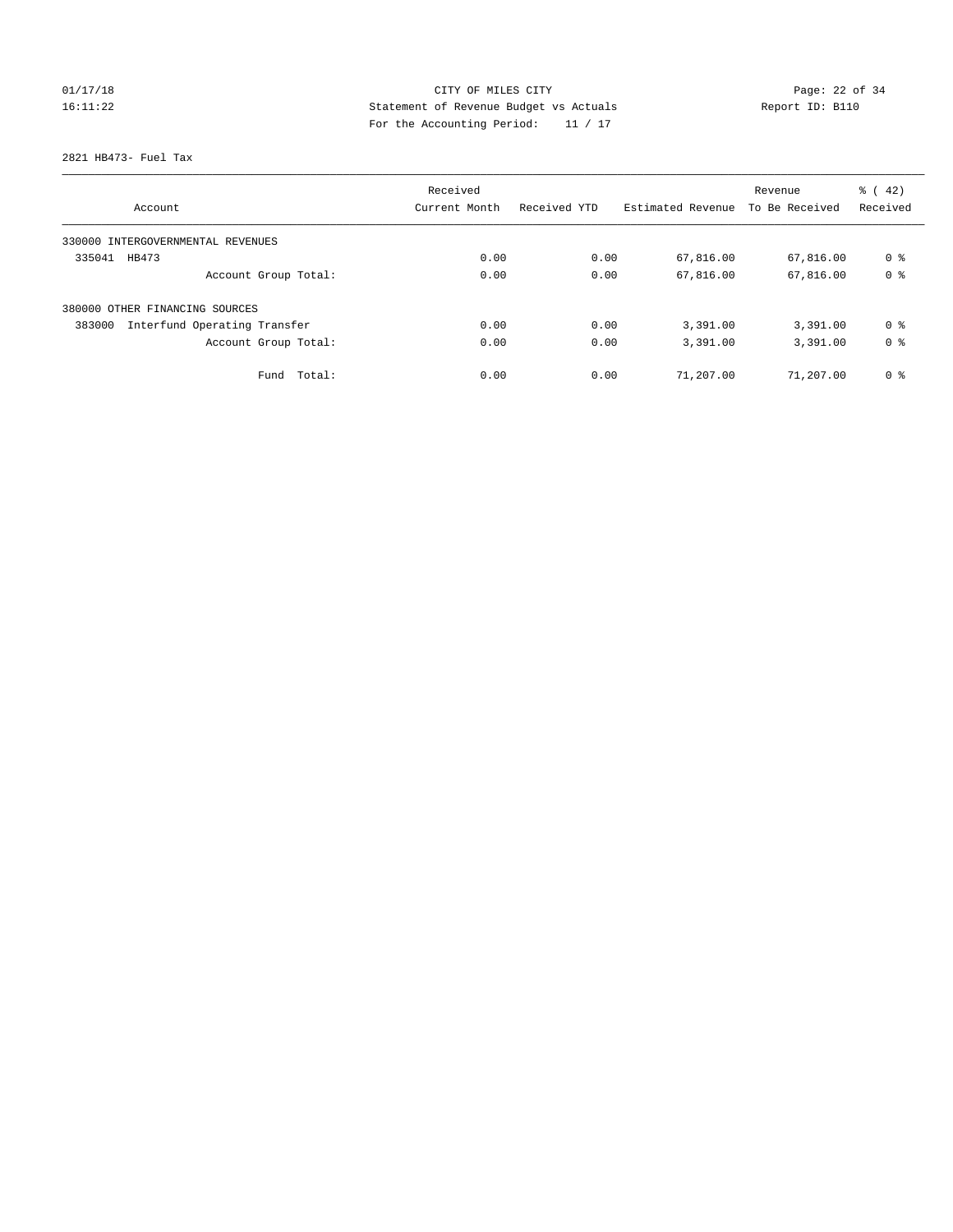2850 911 EMERGENCY

|        |                                   | Received      |              |                   | Revenue        | $\frac{1}{6}$ ( 42) |
|--------|-----------------------------------|---------------|--------------|-------------------|----------------|---------------------|
|        | Account                           | Current Month | Received YTD | Estimated Revenue | To Be Received | Received            |
|        | 330000 INTERGOVERNMENTAL REVENUES |               |              |                   |                |                     |
| 335080 | Basic 911 Funds                   | 15,900.55     | 34,092.42    | 63,000.00         | 28,907.58      | $54$ $%$            |
| 335081 | Enhanced 911 Funds                | 15,900.55     | 34,092.42    | 63,000.00         | 28,907.58      | 54 %                |
| 335082 | 911 - WIRELESS FUNDS              | 19,255.49     | 70,046.00    | 75,000.00         | 4,954.00       | 93%                 |
|        | Account Group Total:              | 51,056.59     | 138,230.84   | 201,000.00        | 62,769.16      | 69 %                |
| 370000 | INVESTMENT EARNINGS               |               |              |                   |                |                     |
| 371010 | Investment Earnings               | 508.22        | 1,241.42     | 200.00            | $-1,041.42$    | 621 %               |
|        | Account Group Total:              | 508.22        | 1,241.42     | 200.00            | $-1.041.42$    | $621$ $%$           |
|        | Total:<br>Fund                    | 51,564.81     | 139,472.26   | 201,200.00        | 61,727.74      | 69 %                |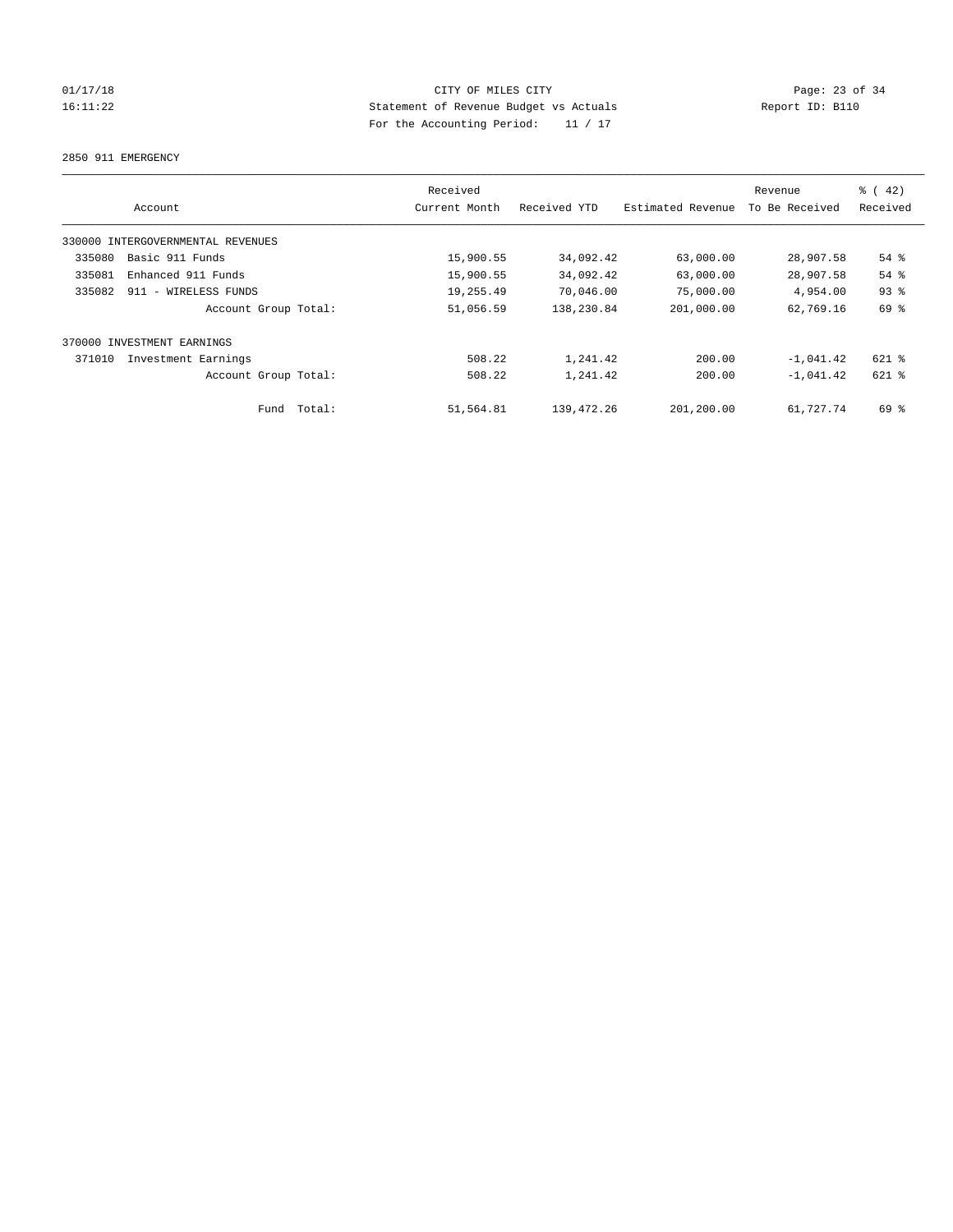2880 LIBRARY GRANTS

|        | Account                           | Received<br>Current Month | Received YTD | Estimated Revenue | Revenue<br>To Be Received | $\frac{1}{6}$ ( 42)<br>Received |
|--------|-----------------------------------|---------------------------|--------------|-------------------|---------------------------|---------------------------------|
|        | 330000 INTERGOVERNMENTAL REVENUES |                           |              |                   |                           |                                 |
| 334100 | Library - State Aid               | 0.00                      | 0.00         | 5,399.00          | 5.399.00                  | 0 ક                             |
| 334101 | HB#193-Interlibrary Loan Reimb    | 0.00                      | 0.00         | 5,000.00          | 5,000.00                  | 0 <sup>8</sup>                  |
| 334105 | Sagebrush Fed/Coal Sev Tax        | 0.00                      | 0.00         | 4,793.00          | 4,793.00                  | 0 <sup>8</sup>                  |
|        | Account Group Total:              | 0.00                      | 0.00         | 15,192.00         | 15,192.00                 | 0 <sup>8</sup>                  |
|        | Fund Total:                       | 0.00                      | 0.00         | 15,192.00         | 15,192.00                 | 0 %                             |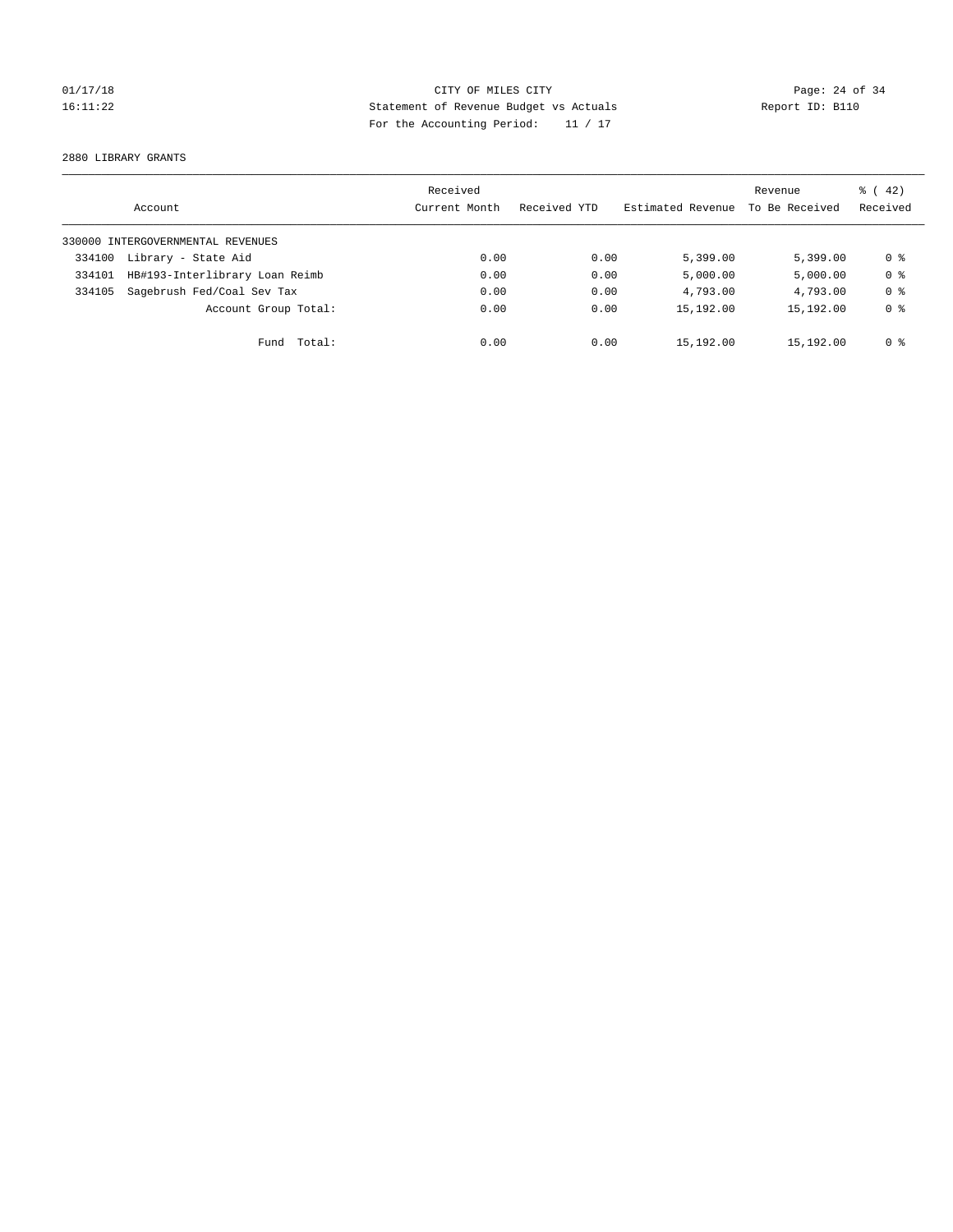# $CITY$  OF MILES  $CITY$  and the contract of  $CITY$  and  $CITY$  and  $Page: 25$  of 34 16:11:22 Statement of Revenue Budget vs Actuals Report ID: B110 For the Accounting Period: 11 / 17

2935 Historic Preservation

|        | Account                           | Received<br>Current Month | Received YTD | Estimated Revenue | Revenue<br>To Be Received | $\frac{1}{6}$ (42)<br>Received |
|--------|-----------------------------------|---------------------------|--------------|-------------------|---------------------------|--------------------------------|
|        |                                   |                           |              |                   |                           |                                |
|        | 330000 INTERGOVERNMENTAL REVENUES |                           |              |                   |                           |                                |
| 334000 | State Grants                      | 0.00                      | 0.00         | 5,500.00          | 5,500.00                  | 0 <sup>8</sup>                 |
|        | Account Group Total:              | 0.00                      | 0.00         | 5,500.00          | 5,500.00                  | 0 <sup>8</sup>                 |
|        | 340000 Charges for Services       |                           |              |                   |                           |                                |
| 346080 | Preservation Service Fees         | 0.00                      | 0.00         | 1,200.00          | 1,200.00                  | 0 <sup>8</sup>                 |
|        | Account Group Total:              | 0.00                      | 0.00         | 1,200.00          | 1,200.00                  | 0 <sup>8</sup>                 |
|        | 360000 MISCELLANEOUS REVENUE      |                           |              |                   |                           |                                |
| 365000 | Contributions and Donations       | 0.00                      | 0.00         | 1,000.00          | 1,000.00                  | 0 <sup>8</sup>                 |
| 365050 | Preservation-LPAnderson Grant     | 0.00                      | 18.21        | 0.00              | $-18.21$                  | $***$ $\approx$                |
|        | Account Group Total:              | 0.00                      | 18.21        | 1,000.00          | 981.79                    | 2 <sup>8</sup>                 |
|        | 380000 OTHER FINANCING SOURCES    |                           |              |                   |                           |                                |
| 383000 | Interfund Operating Transfer      | 0.00                      | 0.00         | 2,200.00          | 2,200.00                  | 0 <sup>8</sup>                 |
|        | Account Group Total:              | 0.00                      | 0.00         | 2,200.00          | 2,200.00                  | 0 <sup>8</sup>                 |
|        | Fund Total:                       | 0.00                      | 18.21        | 9,900.00          | 9,881.79                  | 0 <sup>8</sup>                 |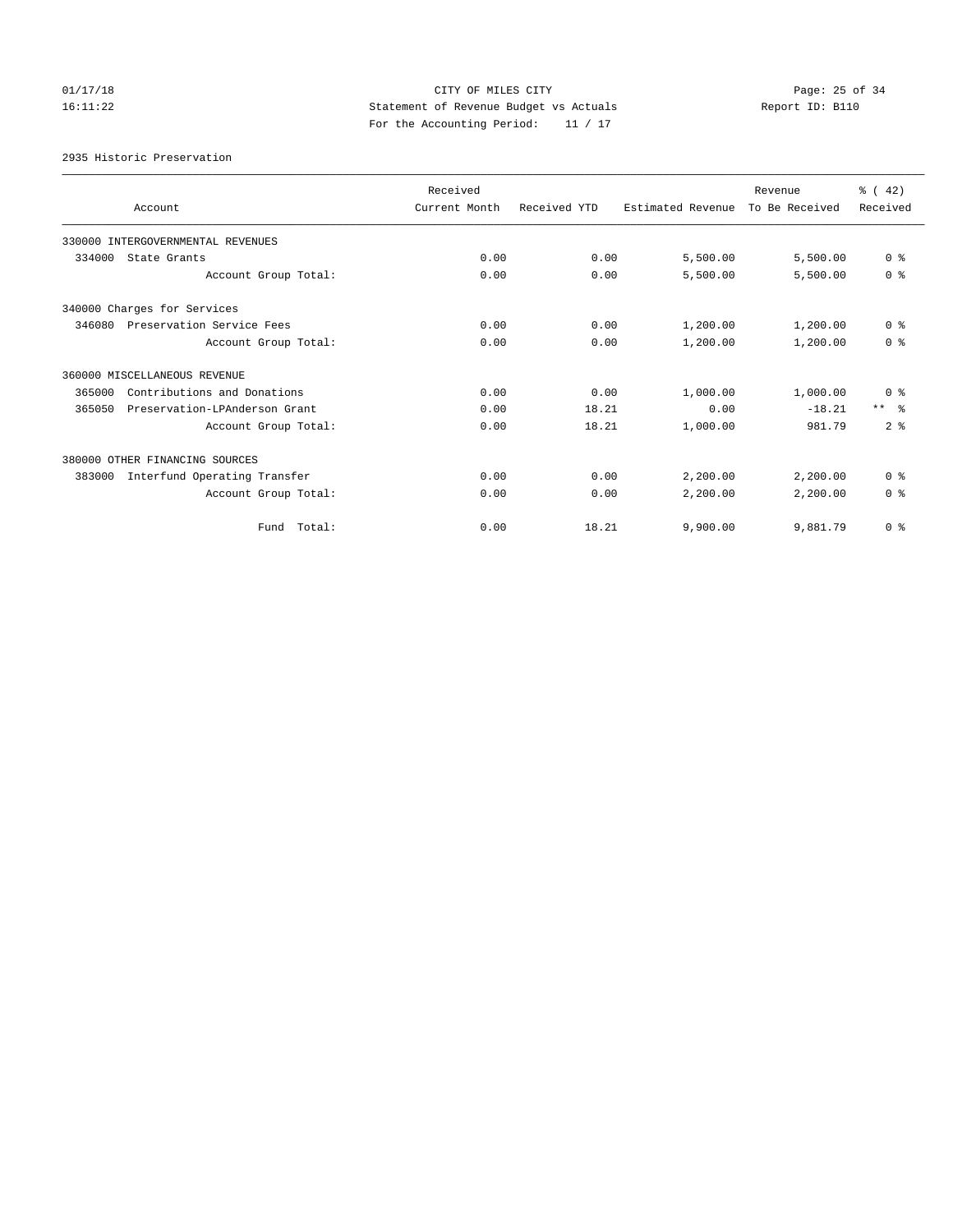## 01/17/18 Page: 26 of 34 16:11:22 Statement of Revenue Budget vs Actuals Report ID: B110 For the Accounting Period: 11 / 17

2985 RETIRED SENIOR VOLUNTEER PROG (RSVP)

|                                     |        | Received      | Received YTD |                   | Revenue<br>To Be Received | $\frac{3}{6}$ ( 42) |
|-------------------------------------|--------|---------------|--------------|-------------------|---------------------------|---------------------|
| Account                             |        | Current Month |              | Estimated Revenue |                           | Received            |
| 330000 INTERGOVERNMENTAL REVENUES   |        |               |              |                   |                           |                     |
| RSVP FEDERAL GRANTS<br>331165       |        | 0.00          | 16,580.43    | 78,912.00         | 62,331.57                 | $21$ %              |
| RSVP-Fallon/Custer<br>331166        |        | 6,437.51      | 19,205.52    | 0.00              | $-19, 205.52$             | $***$ $ -$          |
| Account Group Total:                |        | 6,437.51      | 35,785.95    | 78,912.00         | 43, 126.05                | 45 %                |
| 360000 MISCELLANEOUS REVENUE        |        |               |              |                   |                           |                     |
| 362020<br>MISC REVENUE              |        | 494.22        | 8,730.78     | 17,400.00         | 8,669.22                  | $50*$               |
| 362023<br>RSVP- Excess/Fund RAISING |        | $-375.63$     | $-375.63$    | 0.00              | 375.63                    | $***$ $\approx$     |
| Account Group Total:                |        | 118.59        | 8,355.15     | 17,400.00         | 9,044.85                  | 48 %                |
| 370000 INVESTMENT EARNINGS          |        |               |              |                   |                           |                     |
| 371010<br>Investment Earnings       |        | 22.75         | 46.05        | 0.00              | $-46.05$                  | $***$ $\approx$     |
| Account Group Total:                |        | 22.75         | 46.05        | 0.00              | $-46.05$                  | $***$ $\approx$     |
| Fund                                | Total: | 6,578.85      | 44, 187. 15  | 96,312.00         | 52,124.85                 | $46$ %              |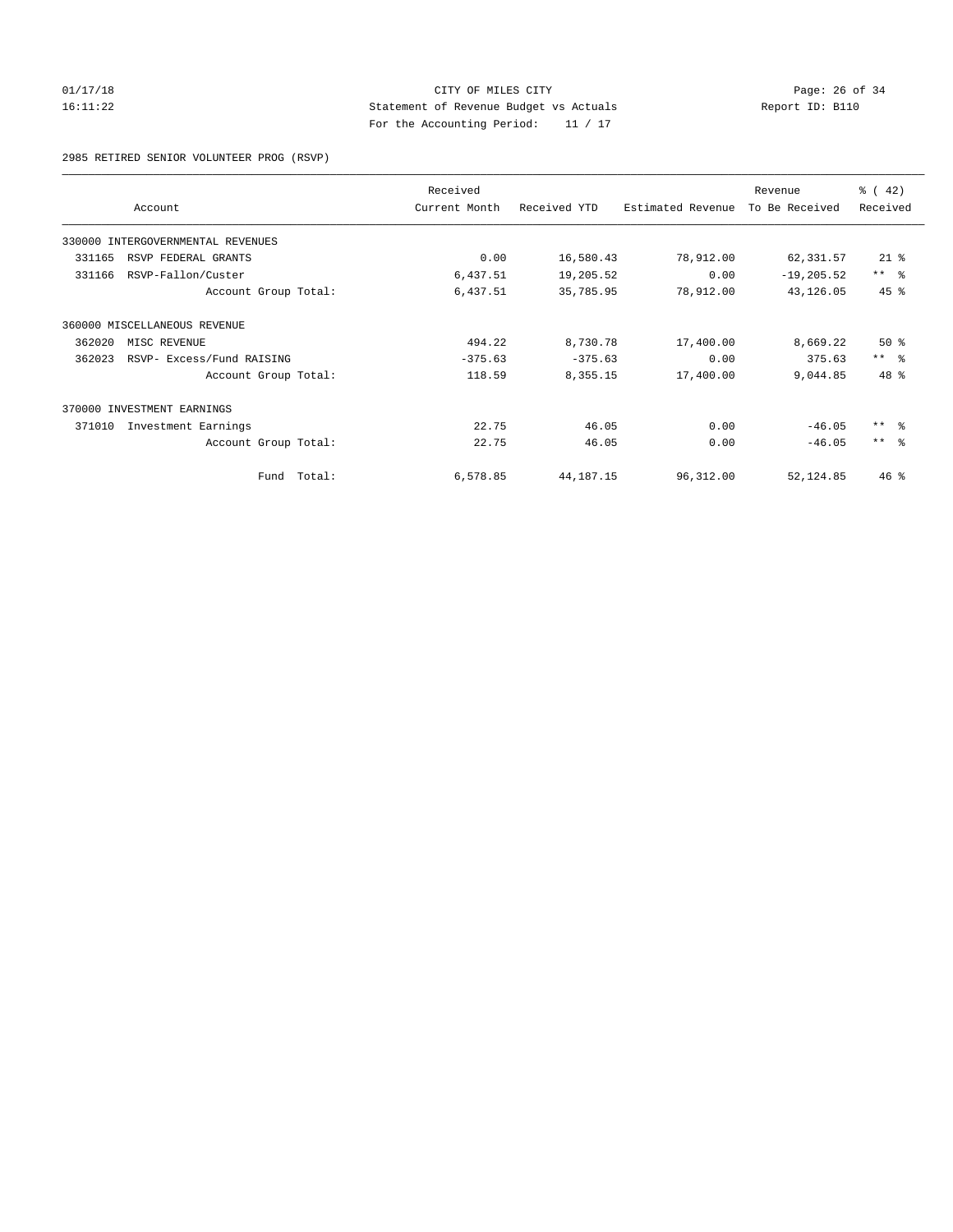## 01/17/18 Page: 27 of 34 16:11:22 Statement of Revenue Budget vs Actuals Report ID: B110 For the Accounting Period: 11 / 17

3670 SID 211

|        | Account                                 | Received<br>Current Month | Received YTD | Estimated Revenue | Revenue<br>To Be Received | $\frac{1}{6}$ ( 42)<br>Received |
|--------|-----------------------------------------|---------------------------|--------------|-------------------|---------------------------|---------------------------------|
|        | 360000 MISCELLANEOUS REVENUE            |                           |              |                   |                           |                                 |
| 363020 | Bond Principal and Interest Assessments | 1,667.96                  | 1,667.96     | 5,044.00          | 3,376.04                  | $33*$                           |
|        | Account Group Total:                    | 1,667.96                  | 1,667.96     | 5,044.00          | 3,376.04                  | $33*$                           |
|        | Total:<br>Fund                          | 1,667.96                  | 1,667.96     | 5,044.00          | 3,376.04                  | $33*$                           |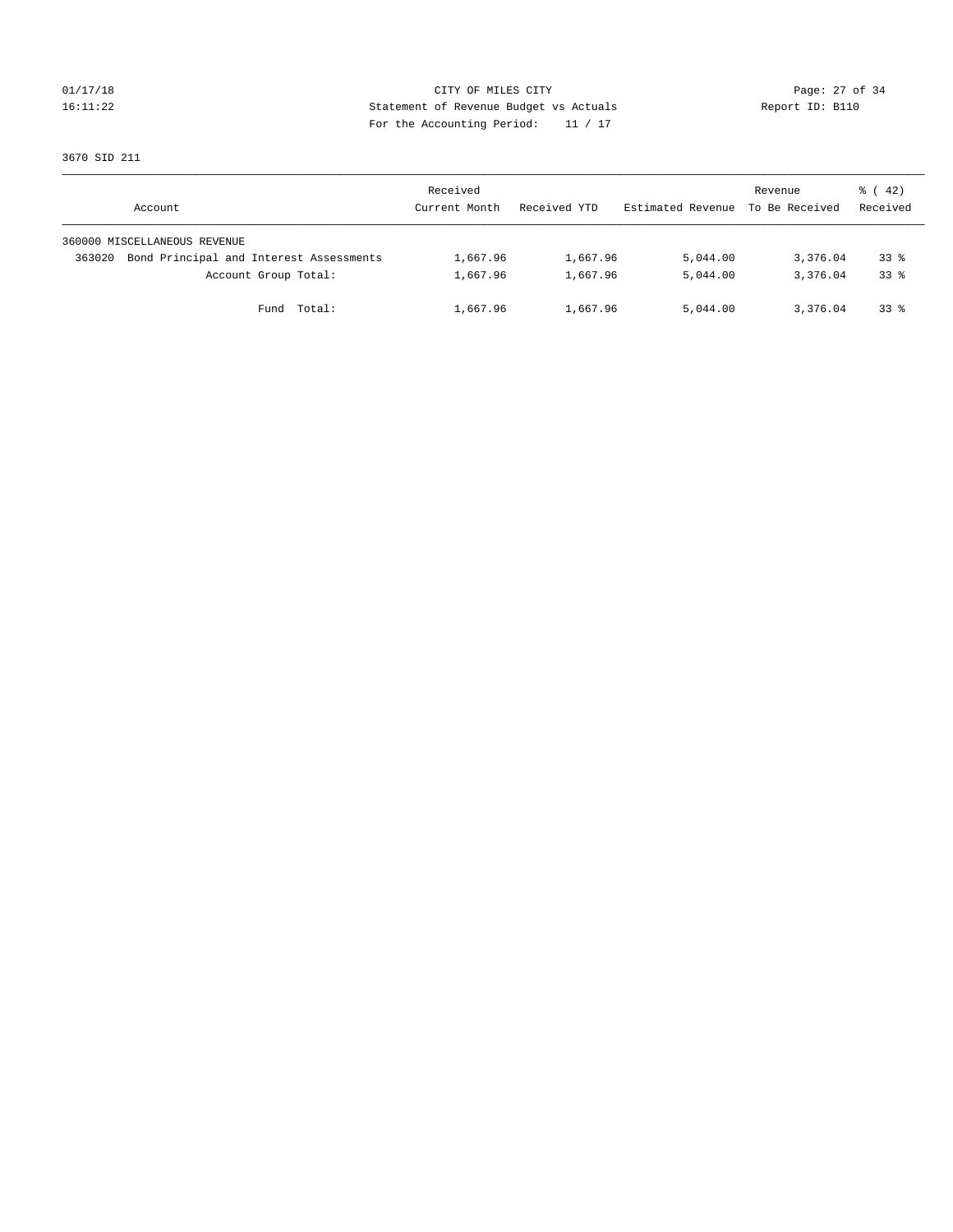## 01/17/18 Page: 28 of 34 16:11:22 Statement of Revenue Budget vs Actuals Report ID: B110 For the Accounting Period: 11 / 17

4000 General Fund Capitol Improvement Fund

| Account                       |                      | Received<br>Current Month | Received YTD | Estimated Revenue | Revenue<br>To Be Received | $\frac{1}{6}$ ( 42)<br>Received |
|-------------------------------|----------------------|---------------------------|--------------|-------------------|---------------------------|---------------------------------|
| 370000 INVESTMENT EARNINGS    |                      |                           |              |                   |                           |                                 |
| Investment Earnings<br>371010 |                      | 122.21                    | 344.33       | 400.00            | 55.67                     | 86 %                            |
|                               | Account Group Total: | 122.21                    | 344.33       | 400.00            | 55.67                     | 86 %                            |
|                               | Fund Total:          | 122.21                    | 344.33       | 400.00            | 55.67                     | 86 <sup>8</sup>                 |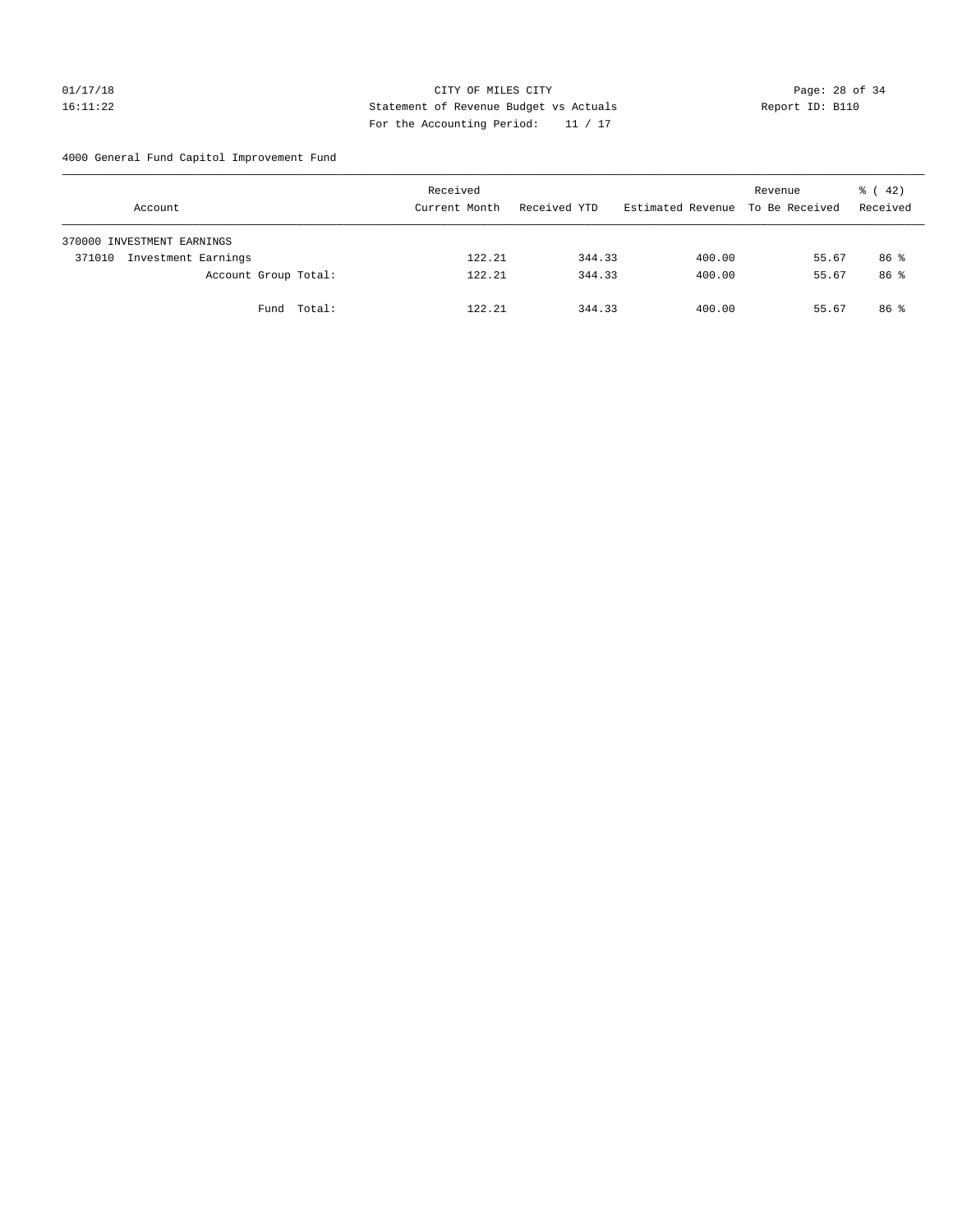## 01/17/18 Page: 29 of 34 16:11:22 Statement of Revenue Budget vs Actuals Report ID: B110 For the Accounting Period: 11 / 17

4060 CAPITAL IMPROV-PUBLIC WORKS

|        |                                    | Received      |              |                   | Revenue        | $\frac{3}{6}$ ( 42) |
|--------|------------------------------------|---------------|--------------|-------------------|----------------|---------------------|
|        | Account                            | Current Month | Received YTD | Estimated Revenue | To Be Received | Received            |
|        | 320000 LICENSES AND PERMITS        |               |              |                   |                |                     |
| 323040 | Other Miscellaneous Permits        | 75.00         | 3,575.00     | 3,000.00          | $-575.00$      | $119*$              |
|        | Account Group Total:               | 75.00         | 3,575.00     | 3,000.00          | $-575.00$      | $119*$              |
|        | 340000 Charges for Services        |               |              |                   |                |                     |
| 343014 | Street Cleaning                    | 0.00          | 0.00         | 8,490.00          | 8,490.00       | 0 <sup>8</sup>      |
| 343016 | Prkg Vio/Off Str-Impnd Fees        | 0.00          | 647.00       | 500.00            | $-147.00$      | $129$ $%$           |
| 343018 | Sale of Street & Roadway Materials | 0.00          | 1,780.00     | 1,000.00          | $-780.00$      | 178 <sup>8</sup>    |
|        | Account Group Total:               | 0.00          | 2,427.00     | 9,990.00          | 7,563.00       | $24$ $%$            |
|        | 370000 INVESTMENT EARNINGS         |               |              |                   |                |                     |
| 371010 | Investment Earnings                | 560.23        | 1,349.87     | 1,400.00          | 50.13          | 96 <sup>8</sup>     |
|        | Account Group Total:               | 560.23        | 1,349.87     | 1,400.00          | 50.13          | 96 <sup>8</sup>     |
|        | 380000 OTHER FINANCING SOURCES     |               |              |                   |                |                     |
| 383000 | Interfund Operating Transfer       | 0.00          | 0.00         | 115,000.00        | 115,000.00     | 0 <sup>8</sup>      |
|        | Account Group Total:               | 0.00          | 0.00         | 115,000.00        | 115,000.00     | 0 <sup>8</sup>      |
|        | Total:<br>Fund                     | 635.23        | 7,351.87     | 129,390.00        | 122,038.13     | 6 %                 |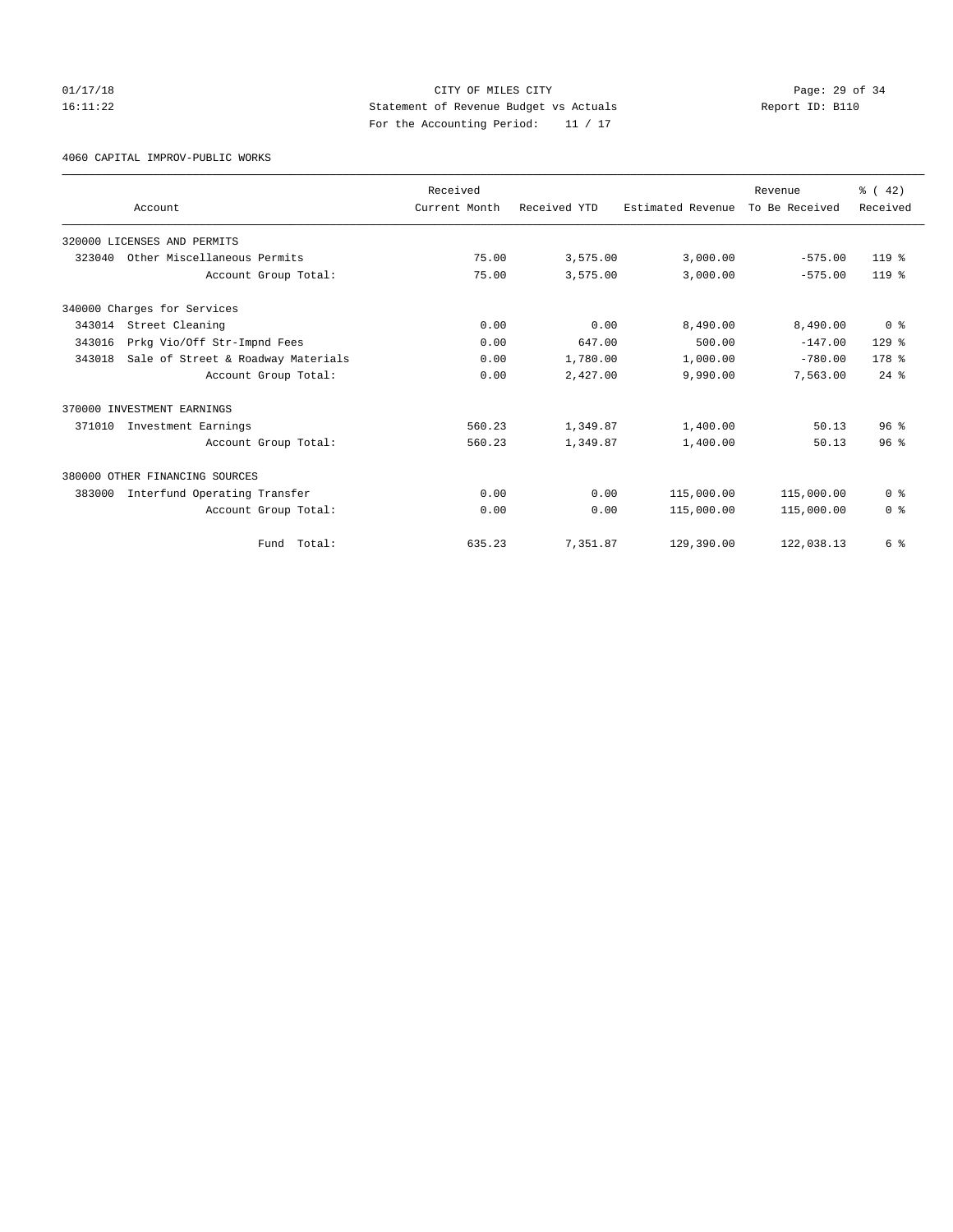# $CITY$  OF MILES  $CITY$  and the contract of  $P_0$  and  $CITY$  and  $P_1$  and  $P_2$  and  $P_3$  and  $P_4$  and  $P_5$  and  $P_6$  and  $P_7$  and  $P_8$  and  $P_7$  and  $P_8$  and  $P_9$  and  $P_9$  and  $P_9$  and  $P_9$  and  $P_9$  and  $P_9$  and  $P_$ 16:11:22 Statement of Revenue Budget vs Actuals Report ID: B110 For the Accounting Period: 11 / 17

## 5210 WATER UTILITY

|        |                                | Received      |              |                   | Revenue        | $\frac{3}{6}$ ( 42) |
|--------|--------------------------------|---------------|--------------|-------------------|----------------|---------------------|
|        | Account                        | Current Month | Received YTD | Estimated Revenue | To Be Received | Received            |
|        | 340000 Charges for Services    |               |              |                   |                |                     |
| 343021 | Metered Water Sales            | 197,290.73    | 1,139,911.06 | 1,926,000.00      | 786,088.94     | 59 <sup>8</sup>     |
| 343022 | Unmetered Water Sales/Chrgoffs | $-24.97$      | 474.11       | 1,000.00          | 525.89         | 47.8                |
| 343023 | Bulk Water Sales               | 0.00          | 1,507.17     | 7,500.00          | 5,992.83       | $20*$               |
| 343025 | Hookup Fee                     | 600.00        | 4,500.00     | 10,000.00         | 5,500.00       | 45%                 |
| 343026 | Water Install/Tap Chrgs/Labor  | 714.08        | 2,674.58     | 7,000.00          | 4,325.42       | 38 <sup>8</sup>     |
| 343027 | Chg for Wtr Dept. Serv         | 950.00        | 3,565.00     | 0.00              | $-3,565.00$    | $***$ $ -$          |
| 343029 | Curb Stop Replacement Fee      | 3,571.00      | 18,207.00    | 43,000.00         | 24,793.00      | $42*$               |
|        | Account Group Total:           | 203,100.84    | 1,170,838.92 | 1,994,500.00      | 823,661.08     | 59 <sup>8</sup>     |
|        | 360000 MISCELLANEOUS REVENUE   |               |              |                   |                |                     |
| 362020 | MISC REVENUE                   | 0.00          | 3,501.50     | 0.00              | $-3,501.50$    | $***$ $\approx$     |
|        | Account Group Total:           | 0.00          | 3,501.50     | 0.00              | $-3,501.50$    | $***$ $ -$          |
|        | 370000 INVESTMENT EARNINGS     |               |              |                   |                |                     |
| 371010 | Investment Earnings            | 12,266.81     | 28,774.16    | 15,000.00         | $-13,774.16$   | $192$ $%$           |
|        | Account Group Total:           | 12,266.81     | 28,774.16    | 15,000.00         | $-13,774.16$   | $192$ %             |
|        | Fund Total:                    | 215, 367.65   | 1,203,114.58 | 2,009,500.00      | 806, 385.42    | $60*$               |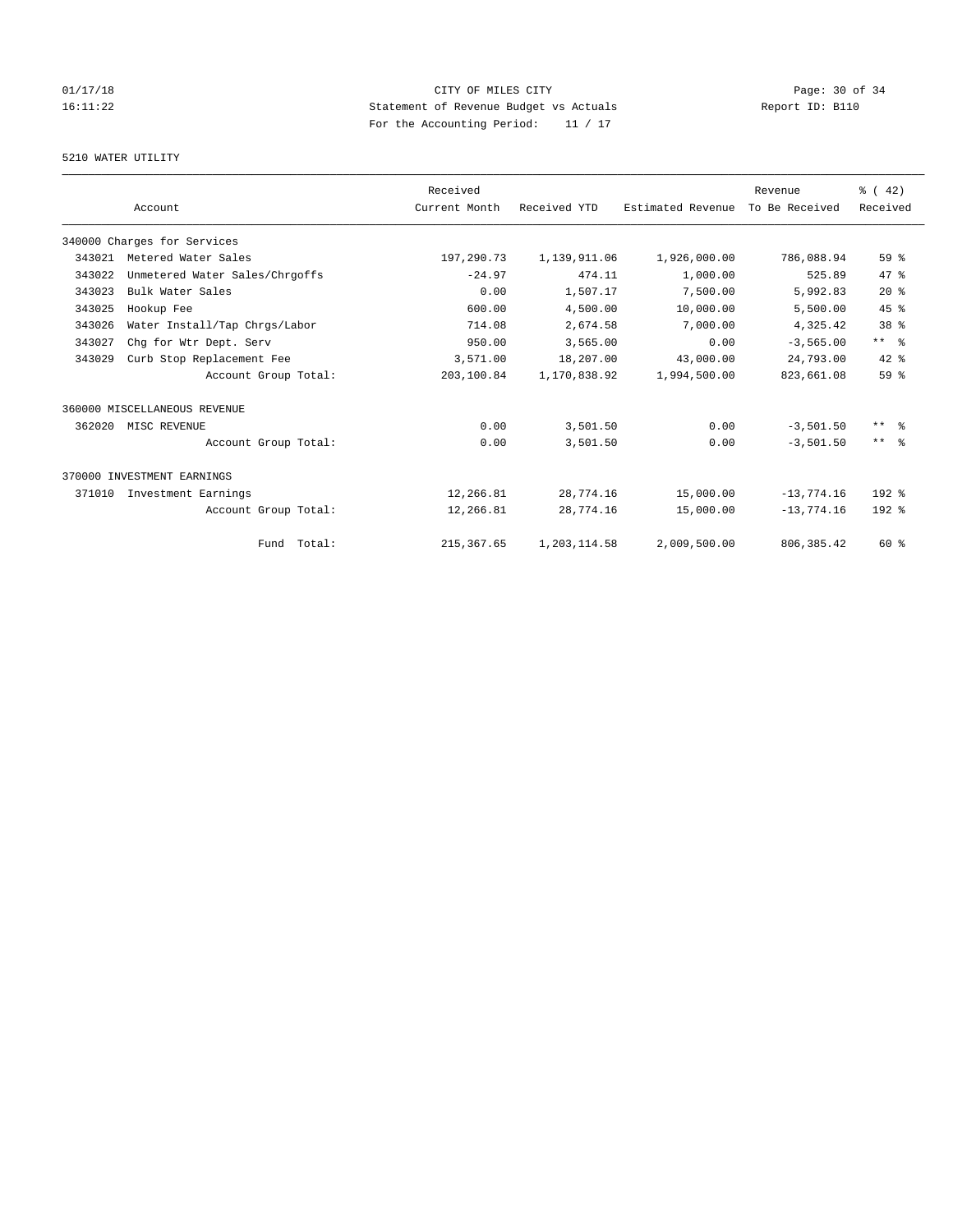# 5310 SEWER UTILITY

|        |                                         | Received      |                 |                   | Revenue        | % (42)                  |
|--------|-----------------------------------------|---------------|-----------------|-------------------|----------------|-------------------------|
|        | Account                                 | Current Month | Received YTD    | Estimated Revenue | To Be Received | Received                |
|        | 330000 INTERGOVERNMENTAL REVENUES       |               |                 |                   |                |                         |
| 334120 | TSEP Grant                              | 0.00          | 0.00            | 0.00              | 0.00           | ** %                    |
| 334121 | DNRC GRANTS                             | 0.00          | 0.00            | 50,000.00         | 50,000.00      | 0 <sup>8</sup>          |
| 334122 | Renewable Resource Grant                | 0.00          | 0.00            | 0.00              | 0.00           | $***$ $=$ $\frac{6}{5}$ |
|        | Account Group Total:                    | 0.00          | 0.00            | 50,000.00         | 50,000.00      | 0 <sup>8</sup>          |
|        | 340000 Charges for Services             |               |                 |                   |                |                         |
| 341075 | Serv/Cnty-Interlocal Agmt               | 0.00          | 382.50          | 0.00              | $-382.50$      | $***$ $=$ $\frac{6}{5}$ |
| 343031 | Sewer Service Charges                   | 163,526.17    | 823, 104.42     | 1,986,000.00      | 1,162,895.58   | $41*$                   |
| 343032 | Sewer Installation Charges/Chrgoffs     | 0.00          | 436.98          | 500.00            | 63.02          | 87%                     |
| 343033 | Hookup Fee                              | 240.00        | 1,920.00        | 2,000.00          | 80.00          | 96 <sup>8</sup>         |
| 343034 | Treatment Facilities Fees               | 85.00         | 510.00          | 1,500.00          | 990.00         | $34$ $%$                |
| 343036 | Miscellaneous Sewer Revenue (Labor)     | 180.00        | 2,805.00        | 2,000.00          | $-805.00$      | 140%                    |
| 343037 | Baker Road Etc.                         | 1,230.95      | 3,844.47        | 12,000.00         | 8,155.53       | $32*$                   |
|        | Account Group Total:                    | 165, 262.12   | 833,003.37      | 2,004,000.00      | 1,170,996.63   | $42*$                   |
|        | 360000 MISCELLANEOUS REVENUE            |               |                 |                   |                |                         |
| 361010 | Land Rental                             | 0.00          | 75.90           | 1,600.00          | 1,524.10       | 5 <sup>8</sup>          |
| 362020 | MISC REVENUE                            | 0.00          | 3,386.50        | 0.00              | $-3,386.50$    | ** 왕                    |
|        | Account Group Total:                    | 0.00          | 3,462.40        | 1,600.00          | $-1,862.40$    | $216$ %                 |
|        | 370000 INVESTMENT EARNINGS              |               |                 |                   |                |                         |
|        | 371010 Investment Earnings              | 4,040.84      | 9,775.42        | 2,000.00          | $-7,775.42$    | 489 %                   |
|        | Account Group Total:                    | 4,040.84      | 9,775.42        | 2,000.00          | $-7,775.42$    | $489*$                  |
|        | 380000 OTHER FINANCING SOURCES          |               |                 |                   |                |                         |
|        | 381070 Proceeds/Loans/Intercap 016-2015 | 692,685.00    | 2,331,679.00    | 3,800,000.00      | 1,468,321.00   | 61 %                    |
|        | Account Group Total:                    | 692,685.00    | 2,331,679.00    | 3,800,000.00      | 1,468,321.00   | 61 %                    |
|        | Total:<br>Fund                          | 861,987.96    | 3, 177, 920. 19 | 5,857,600.00      | 2,679,679.81   | $54$ $%$                |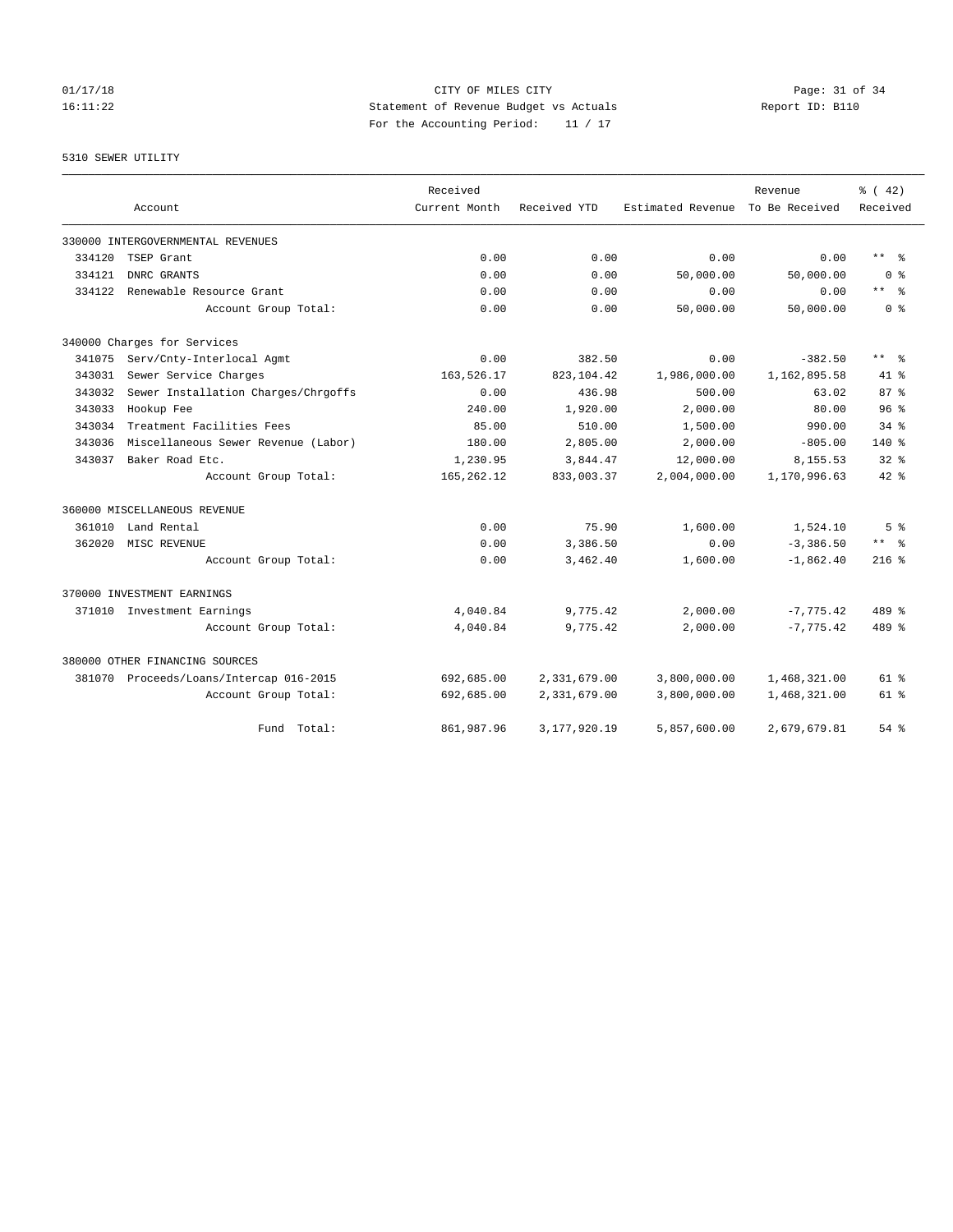# 01/17/18 Page: 32 of 34 16:11:22 Statement of Revenue Budget vs Actuals Report ID: B110 For the Accounting Period: 11 / 17

5510 AMBULANCE FUND

|              |                                            | Received      |              |                   | Revenue        | $\frac{1}{6}$ ( 42) |
|--------------|--------------------------------------------|---------------|--------------|-------------------|----------------|---------------------|
|              | Account                                    | Current Month | Received YTD | Estimated Revenue | To Be Received | Received            |
| 310000 TAXES |                                            |               |              |                   |                |                     |
| 311010       | Real Property Taxes                        | 4,251.03      | 4,645.03     | 8,366.00          | 3,720.97       | 56%                 |
| 311020       | Personal Property Taxes                    | 4.48          | 11.54        | 273.00            | 261.46         | 4%                  |
| 312000       | Penalty & Interest on Delinquent Taxes     | 0.37          | 7.53         | 30.00             | 22.47          | 25%                 |
|              | Account Group Total:                       | 4,255.88      | 4,664.10     | 8,669.00          | 4,004.90       | $54$ $%$            |
|              | 330000 INTERGOVERNMENTAL REVENUES          |               |              |                   |                |                     |
|              | 331040 Medicaid Supplemental Program-State | 0.00          | 0.00         | 6,398.00          | 6,398.00       | 0 <sup>8</sup>      |
|              | Account Group Total:                       | 0.00          | 0.00         | 6,398.00          | 6,398.00       | 0 <sup>8</sup>      |
|              | 340000 Charges for Services                |               |              |                   |                |                     |
| 341075       | Serv/Cnty-Interlocal Agmt                  | 0.00          | 8,710.00     | 72,000.00         | 63,290.00      | $12*$               |
| 342026       | Ambulance Charges                          | 51,252.67     | 295,749.04   | 830,000.00        | 534,250.96     | 36 <sup>8</sup>     |
| 342027       | Ambulance Standby                          | 1,040.00      | 2,275.00     | 5,000.00          | 2,725.00       | 46%                 |
|              | Account Group Total:                       | 52, 292.67    | 306,734.04   | 907,000.00        | 600,265.96     | 34.8                |
|              | 360000 MISCELLANEOUS REVENUE               |               |              |                   |                |                     |
| 362020       | MISC REVENUE                               | 0.00          | 0.00         | 50,000.00         | 50,000.00      | 0 <sup>8</sup>      |
| 366010       | Misc- From Charge off Accts                | 0.00          | 3,007.65     | 6,000.00          | 2,992.35       | $50*$               |
|              | Account Group Total:                       | 0.00          | 3,007.65     | 56,000.00         | 52,992.35      | 5 <sup>8</sup>      |
|              | 380000 OTHER FINANCING SOURCES             |               |              |                   |                |                     |
| 381070       | Proceeds/Loans/Intercap 016-2015           | 0.00          | 0.00         | 230,000.00        | 230,000.00     | 0 <sup>8</sup>      |
| 383000       | Interfund Operating Transfer               | 0.00          | 0.00         | 0.00              | 0.00           | $***$ $ -$          |
|              | Account Group Total:                       | 0.00          | 0.00         | 230,000.00        | 230,000.00     | 0 <sup>8</sup>      |
|              | Fund Total:                                | 56, 548.55    | 314, 405.79  | 1,208,067.00      | 893,661.21     | 26%                 |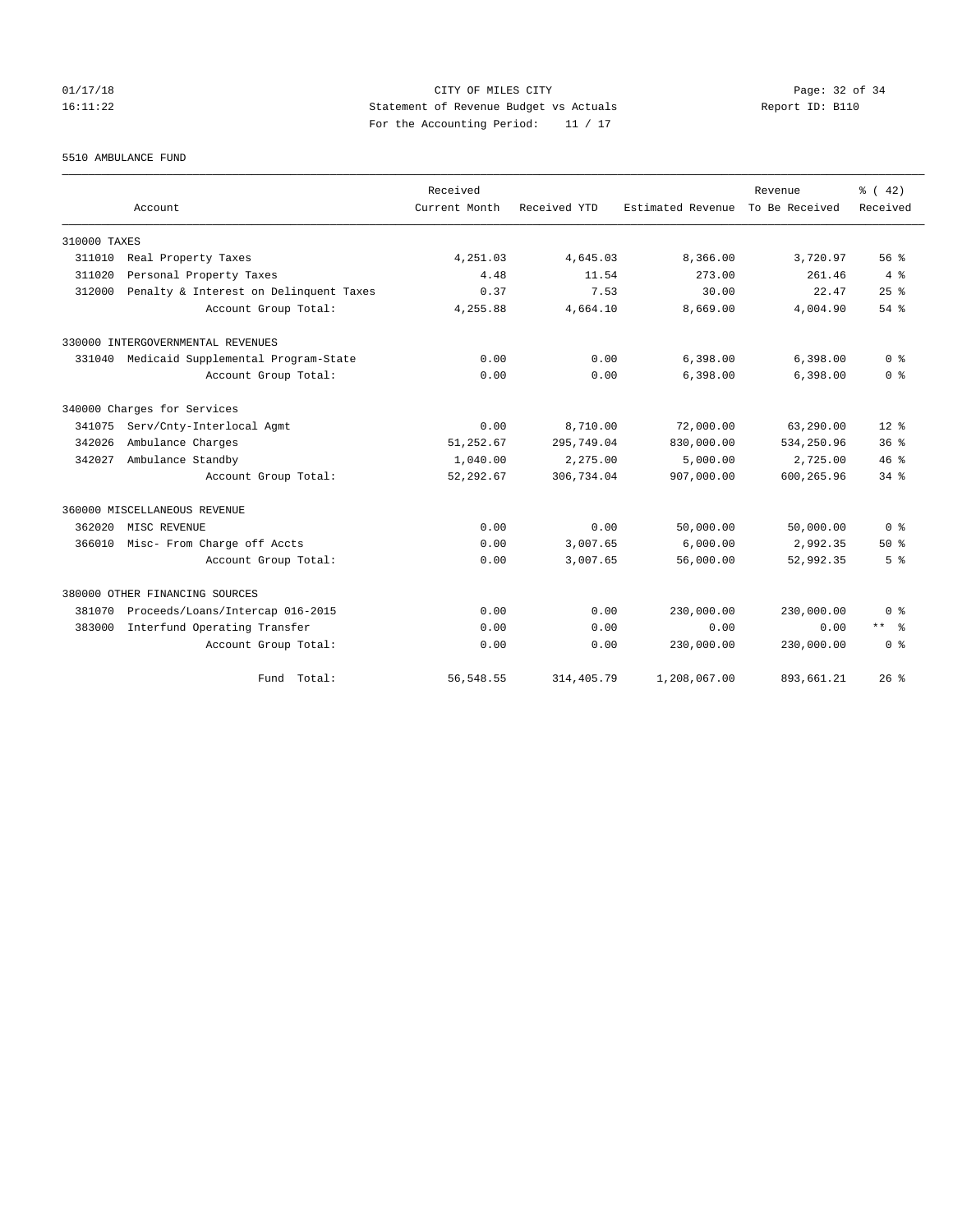# 01/17/18 Page: 33 of 34 16:11:22 Statement of Revenue Budget vs Actuals Report ID: B110 For the Accounting Period: 11 / 17

5610 AIRPORT OPERATING

|              | Account                                | Received<br>Current Month | Received YTD | Estimated Revenue | Revenue<br>To Be Received | % (42)<br>Received |
|--------------|----------------------------------------|---------------------------|--------------|-------------------|---------------------------|--------------------|
|              |                                        |                           |              |                   |                           |                    |
| 310000 TAXES |                                        |                           |              |                   |                           |                    |
| 311010       | Real Property Taxes                    | 6,376.10                  | 6,967.08     | 13,500.00         | 6,532.92                  | $52$ $%$           |
| 311020       | Personal Property Taxes                | 6.71                      | 17.30        | 500.00            | 482.70                    | 3%                 |
| 312000       | Penalty & Interest on Delinquent Taxes | 0.56                      | 11.34        | 40.00             | 28.66                     | $28$ %             |
|              | Account Group Total:                   | 6,383.37                  | 6,995.72     | 14,040.00         | 7,044.28                  | $50*$              |
|              | 330000 INTERGOVERNMENTAL REVENUES      |                           |              |                   |                           |                    |
| 331129       | Federal Aeronautics Admin Grant        | 0.00                      | 0.00         | 391,950.00        | 391,950.00                | 0 <sup>8</sup>     |
| 334060       | Coal Impact Grant-016-2015             | 0.00                      | 0.00         | 43,900.00         | 43,900.00                 | 0 <sup>8</sup>     |
|              | Account Group Total:                   | 0.00                      | 0.00         | 435,850.00        | 435,850.00                | 0 <sup>8</sup>     |
|              | 340000 Charges for Services            |                           |              |                   |                           |                    |
| 341075       | Serv/Cnty-Interlocal Agmt              | 0.00                      | 16,758.16    | 30,000.00         | 13,241.84                 | 56%                |
| 343018       | Sale of Street & Roadway Materials     | 0.00                      | 0.00         | 1,000.00          | 1,000.00                  | 0 <sup>8</sup>     |
| 343061       | Landing Fees                           | 0.00                      | 584.70       | 1,800.00          | 1,215.30                  | $32$ $%$           |
| 343062       | Aviation Fuel                          | 14,552.47                 | 589,047.81   | 420,000.00        | $-169,047.81$             | 140 %              |
| 343064       | Hangar Rent                            | 5,729.76                  | 30,668.80    | 55,000.00         | 24, 331.20                | 56%                |
| 343065       | Building Rentals                       | 1,132.15                  | 6,860.75     | 14,000.00         | 7,139.25                  | $49*$              |
| 343067       | Other - Miscellaneous                  | 0.00                      | 24.98        | 1,000.00          | 975.02                    | 2 <sup>8</sup>     |
| 343069       | Ag Contract                            | 0.00                      | 10,000.00    | 10,000.00         | 0.00                      | $100*$             |
|              | Account Group Total:                   | 21, 414.38                | 653, 945.20  | 532,800.00        | $-121, 145.20$            | $123$ $%$          |
|              | 360000 MISCELLANEOUS REVENUE           |                           |              |                   |                           |                    |
| 361010       | Land Rental                            | 2,974.99                  | 10,434.35    | 25,000.00         | 14,565.65                 | $42*$              |
| 362020       | MISC REVENUE                           | 0.00                      | 225.98       | 300.00            | 74.02                     | 75%                |
|              | Account Group Total:                   | 2,974.99                  | 10,660.33    | 25,300.00         | 14,639.67                 | $42*$              |
|              | 370000 INVESTMENT EARNINGS             |                           |              |                   |                           |                    |
| 371010       | Investment Earnings                    | 571.31                    | 973.70       | 150.00            | $-823.70$                 | 649 %              |
|              | Account Group Total:                   | 571.31                    | 973.70       | 150.00            | $-823.70$                 | 649 %              |
|              | Total:<br>Fund                         | 31, 344.05                | 672,574.95   | 1,008,140.00      | 335,565.05                | 67 <sup>8</sup>    |